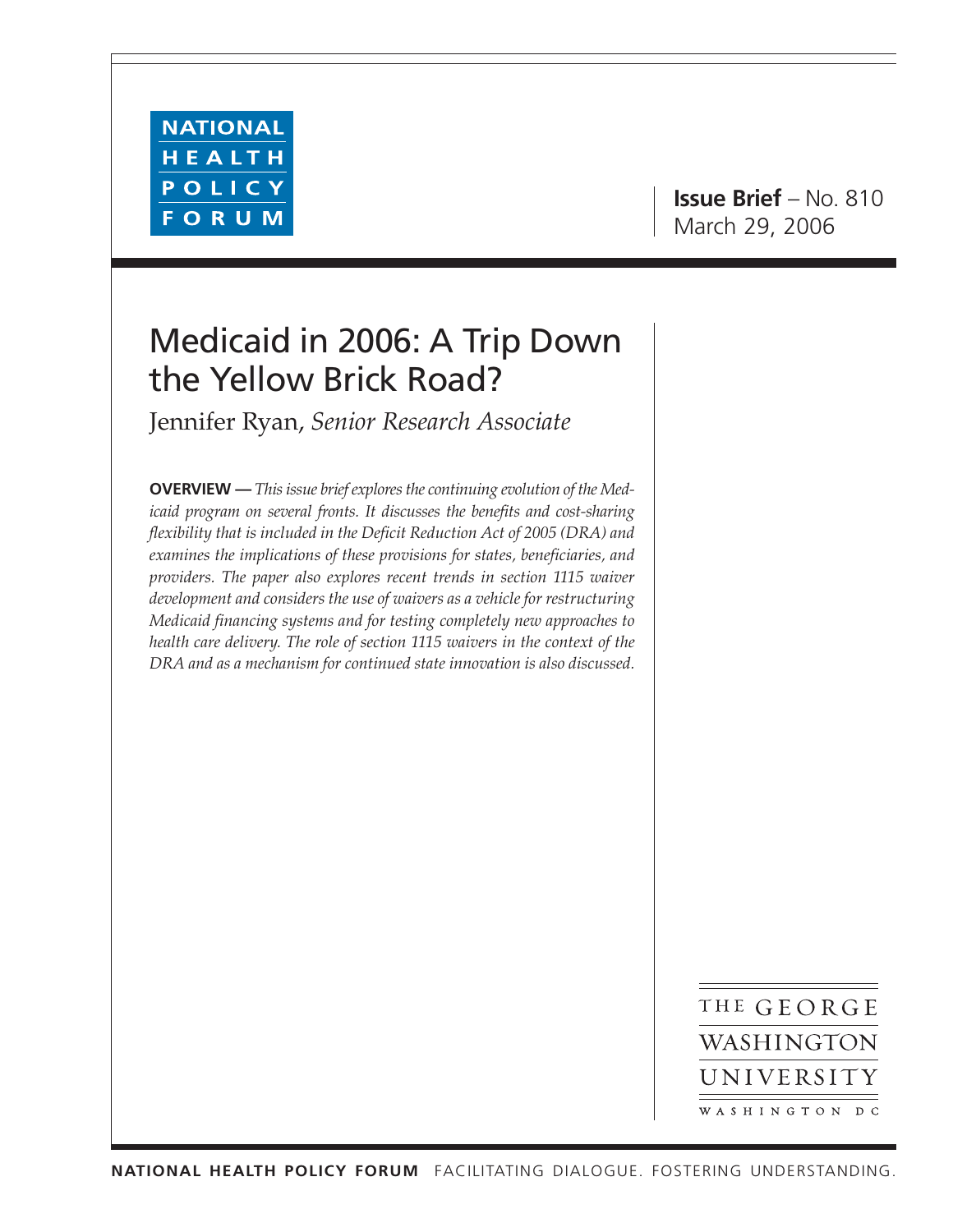# Medicaid in 2006: A Trip Down the Yellow Brick Road?

The Medicaid program is at a turning point. The policy and programmatic changes that were debated and resolved during 2005 will undoubtedly have far-reaching effects on the program and its stakeholders, and the implications are only beginning to be understood.

While champions and critics alike have come to acknowledge that the growth in Medicaid expenditures over the past decade is unsustainable, mutually agreeable solutions to the problem continue to elude policymakers. As a result, the Medicaid program may become even more complex as some states try out the new flexibility provided by the Deficit Reduction Act of 2005 (DRA), while others continue to look to section 1115 waivers as a means of program innovation and preservation of federal funding levels. The coming year could represent the beginning of a trip down the "yellow brick road"—a long and winding path of innovative ideas—that in the end could turn out to be full of surprises and with no clear answers to be found behind the curtain.

The provisions included in the DRA were not intended to represent comprehensive Medicaid reform. Rather, they were designed to provide the nation's governors additional flexibility to contain Medicaid costs. Indeed, the DRA adopts many of the recommendations set forth in the National Governors Association's reform proposals during 2005. However, although the DRA does include provisions that take steps to improve the health and social circumstances for elderly and disabled individuals, the legislation does not offer a comprehensive solution to the unsustainable cost growth in the area of long-term care. In fact, the Center for American Progress found that the significant health needs of just 10 percent of Medicaid enrollees account for 72 percent of all Medicaid expenditures. And the group known as the "dual eligibles"—those eligible for both Medicare and Medicaid benefits—accounts for over half of total state Medicaid spending. The DRA does not include provisions that will change these imbalanced proportions, and it has been argued that it will take nothing short of a major overhaul of the federalstate financing system to do so.

# **BACKGROUND**

The Medicaid program serves an estimated 52 million individuals (39 million people in low-income families and 13 million elderly and disabled individuals) with a combined state and federal price tag of over **National Health Policy Forum** Facilitating dialogue. Fostering understanding.

2131 K Street NW, Suite 500 Washington DC 20037

202/872-1390 202/862-9837 [fax] nhpf@gwu.edu [e-mail] www.nhpf.org [web]

**Judith Miller Jones** *Director*

**Sally Coberly** *Deputy Director*

**Monique Martineau** *Publications Director*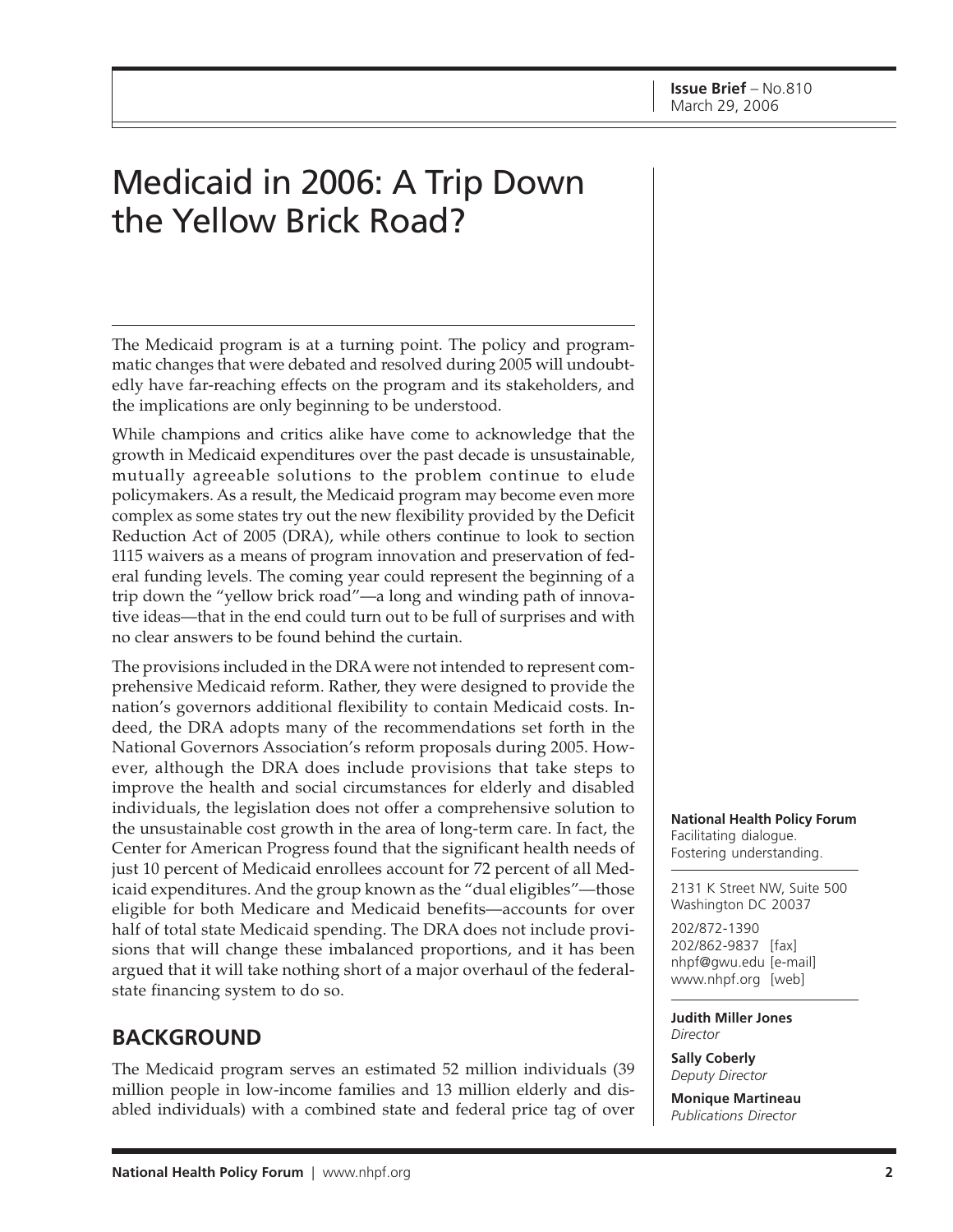\$320 billion in fiscal year (FY) 2005. Medicaid comprises 17 percent of the average state's budget, second only to education.<sup>1</sup> The Medicaid program also makes coverage available to individuals who would otherwise have difficulty obtaining coverage. For example, Medicaid finances care for half of children under age four who have severe disabilities and is the largest source of health insurance coverage for individuals living with HIV/AIDS. It has been argued that the availability of publicly financed coverage for these groups effectively lowers the cost of private coverage.<sup>2</sup>

Medicaid spending increased by over 50 percent between 2001 and 2004, driven primarily by significant growth in enrollment (due in large part to the economic downturn in the country) and by rapidly rising health care costs, for prescription drugs and hospital care in particular. Although spending growth has slowed to a rate of 7.5 percent from a peak of 12.7 percent in 2002, Medicaid program growth still outpaces state revenues. The growth in Medicaid enrollment has also slowed to a more comfortable 3.1 percent, down from a nearly 10 percent increase in 2002. (It should be noted that some of the slowing in enrollment is due to state restrictions on program eligibility.) And despite some positive indicators of economic recovery, 26 states expect to face budget shortfalls in FY 2006. 3 Not

#### **MEDICAID'S VITAL ROLES**

#### **Health coverage for 52.7 million individuals**



#### **Safety net financing**

Medicaid represents:

- 17 percent of national health spending
- The largest single source of federal funds to states
- 40 percent of funding for public hospitals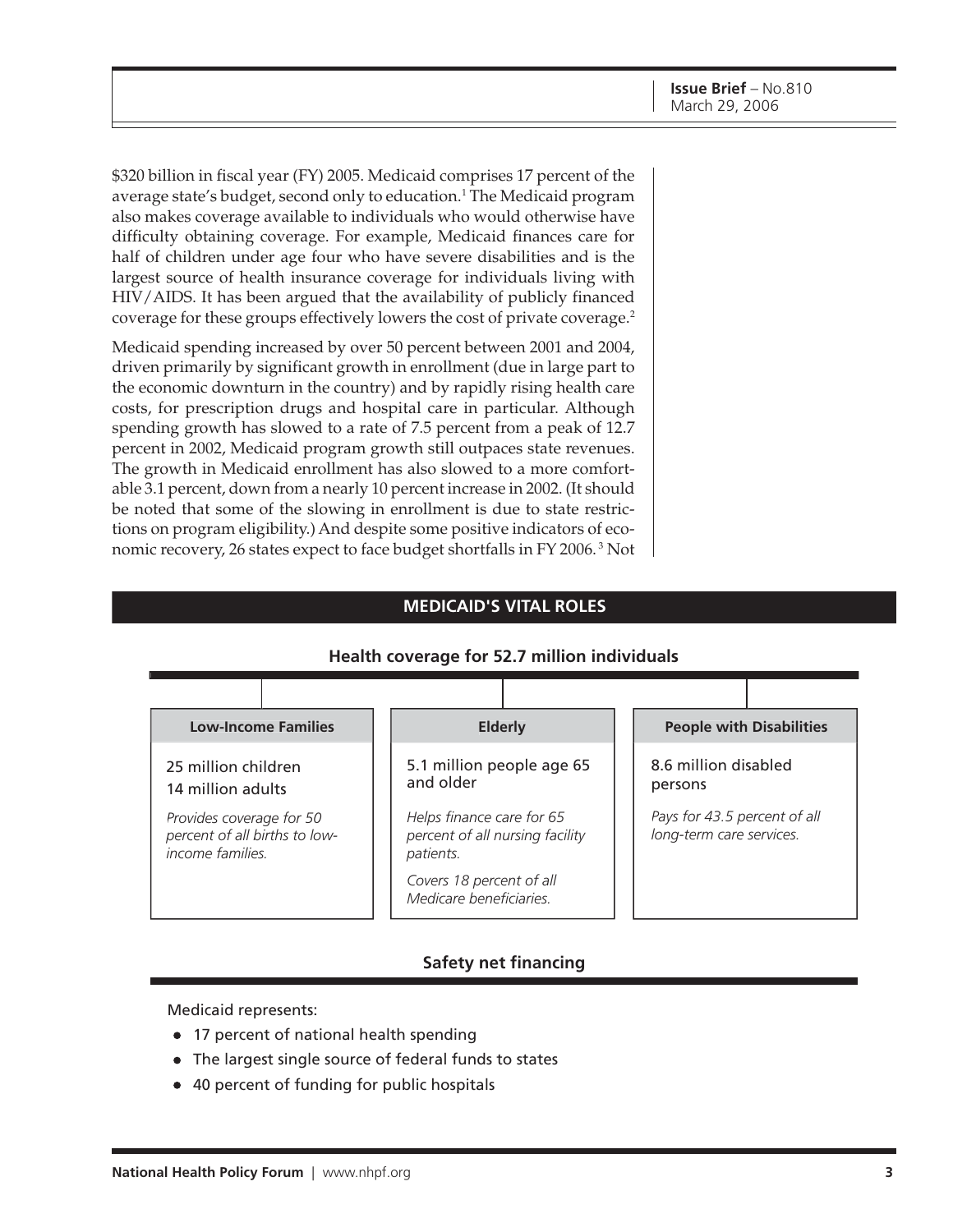surprisingly, Medicaid sustainability is a concern at both the federal and state levels. The ongoing expenditure and enrollment increases have prompted widespread discussion about the problems and, less often, about potential solutions.

Among other things, the changes in the DRA provide states additional flexibility to design alternate Medicaid benefit packages for targeted populations and to increase cost-sharing requirements. While these changes partly reflect Congress's and the Bush administration's philosophical approach to publicly financed health care programs, the primary purpose is to enable states (and the federal government) to better control Medicaid spending. Toward that end, the Congressional Budget Office (CBO) estimates that the DRA will generate \$39 billion in federal entitlement savings across the board, with \$4.8 billion in net reductions in federal Medicaid spending over five years.<sup>4</sup> (The CBO does not provide estimates of state Medicaid savings.) These estimates are based on a series of assumptions about how many and to what extent states will elect to use the new flexibility; however, the DRA's role in reshaping the Medicaid program remains to be seen.

Meanwhile, the administration has been proactively using the section 1115 waiver authority to permit states to make fundamental changes in the way Medicaid services are delivered and financed. In general, section 1115 permits the Secretary of Health and Human Services (HHS) to "waive" certain provisions of the statute to

enable states to apply savings generated by a demonstration initiative toward activities that are not otherwise permitted. In 2001, the Centers for Medicare & Medicaid Services (CMS) announced the Health Insurance Flexibility and Accountability (HIFA) initiative, which originally offered states additional benefits and cost-sharing flexibility in exchange for coverage expansions. (However, in some of the recent waivers that included a coverage component, the expansions have not been implemented.)<sup>5</sup> Since then, CMS has approved 25 section 1115 waivers that range from modest new benefits and cost-sharing flexibility to refinancing the states' hospital payment systems to completely transforming the way Medicaid benefits are delivered and paid for. These more recent approvals, such as those in Florida and Vermont, could be considered in line with the truer "demonstration" nature of section 1115 because they are testing completely new strategies for health care delivery and financing.

While innovation is a desirable goal, some have raised concerns about the appropriateness of some of these new approaches for low-income and medically fragile populations. In addition, these waiver approvals have raised red flags over the past few years in Congress prompting a series of ongoing Government Accountability Office (GAO) studies.<sup>6</sup> Critics have

# **CBO's cost estimates are based on a series of assumptions about how many and to what extent states will elect to use the new flexibility found in the DRA.**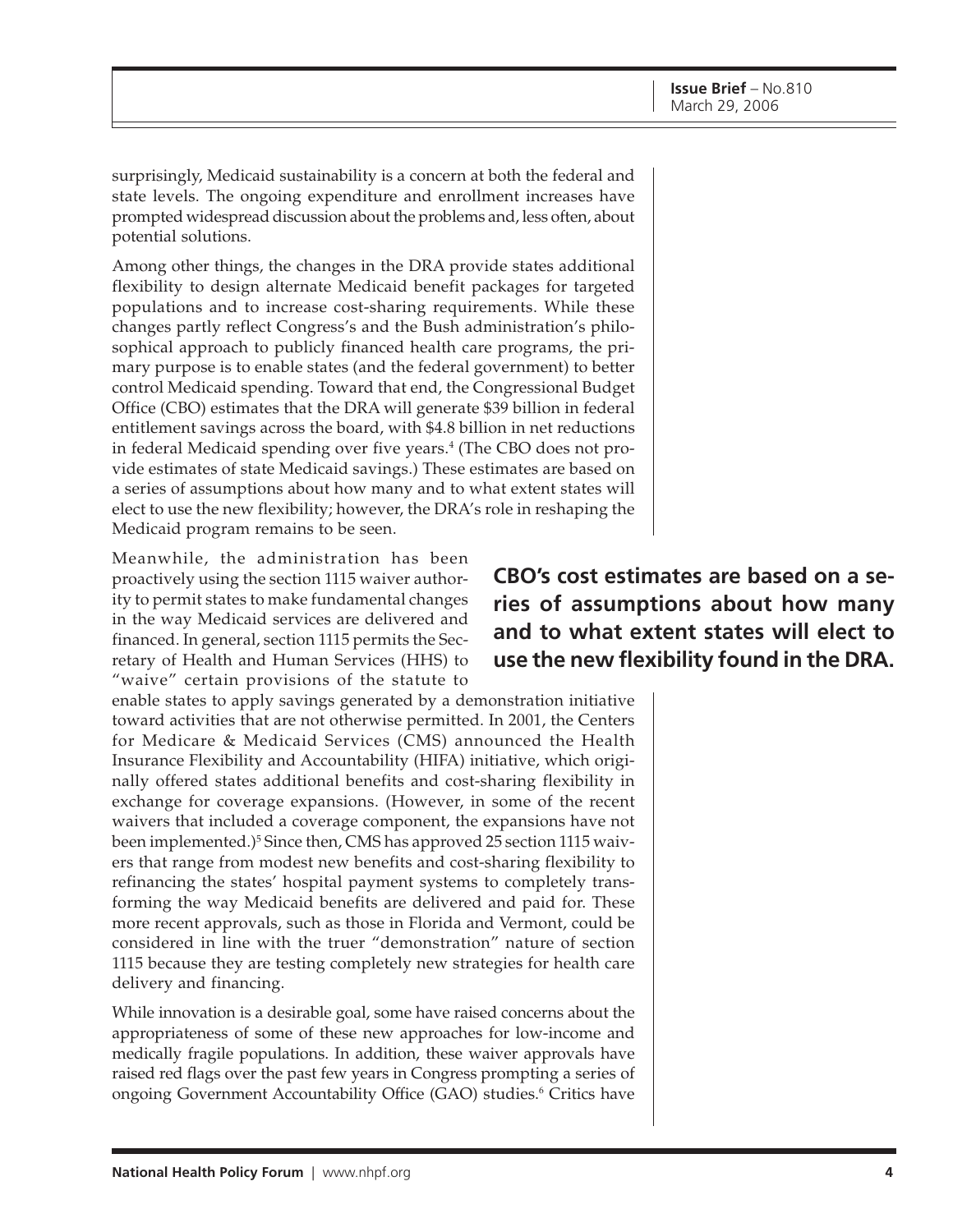challenged the lack of transparency of the waiver review process and questioned whether the flexibility permitted could be in conflict with the intent of the Medicaid statute. In fact, the DRA included a provision that prohibits the use of State Children's Health Insurance Program (SCHIP) funds for new coverage of adults without children—a waiver approach that has been approved in several states in the past five years. Further, the enactment of the DRA begs the question of whether states now have sufficient flexibility to improve the efficiency and cost-effectiveness of their Medicaid programs. Some in Congress have even suggested the possibility that new waiver approvals should be put on hold in favor of giving states the opportunity to test the new options provided in the legislation.

# **"SCHIP"PING AWAY AT MEDICAID**

Medicaid "reform" has been a highly charged topic for many years. One solution that has repeatedly surfaced is to change the program's financing structure by placing a cap on the amount of federal Medicaid program spending that would be available. President Reagan first proposed this "block grant" concept in 1981 and Congress passed a similar cap on program funding in 1995, but the legislation was vetoed by President Clinton. The Bush administration has suggested the block grant concept at various points over the past several years, but Congress has not considered legislation toward that end recently.<sup>7</sup> Instead, in 2005 Congress took a different approach, giving states the ability to control Medicaid costs by providing more limited benefit packages and by increasing cost sharing for beneficiaries.

## **The Deficit Reduction Act of 2005**

After months of controversy and heated debate, President Bush signed the DRA (P.L. 109-362) on February 8, 2006. According to the CBO, more than half of the estimated \$4.8 billion net Medicaid program savings (\$3.2 billion) will be generated by new flexibility that will enable states to design more limited benefit packages and to require higher levels of cost sharing and premiums for certain beneficiaries. (The legislation also includes provisions that account for the rest of the estimated savings, such as lowering payments for outpatient prescription drugs and further limiting the circumstances under which individuals can transfer assets in order to qualify for Medicaid-financed nursing home care.)<sup>8</sup>

The benefits and cost-sharing provisions in the DRA are clearly modeled after the structure of SCHIP. Enacted in the Balanced Budget Act (BBA) of 1997, SCHIP was designed to offer health insurance coverage to low-income children in families with incomes too high to qualify for Medicaid in most states but too low to afford private health insurance coverage. The new program also gave states the option of using SCHIP funds to expand Medicaid coverage to higher-income children.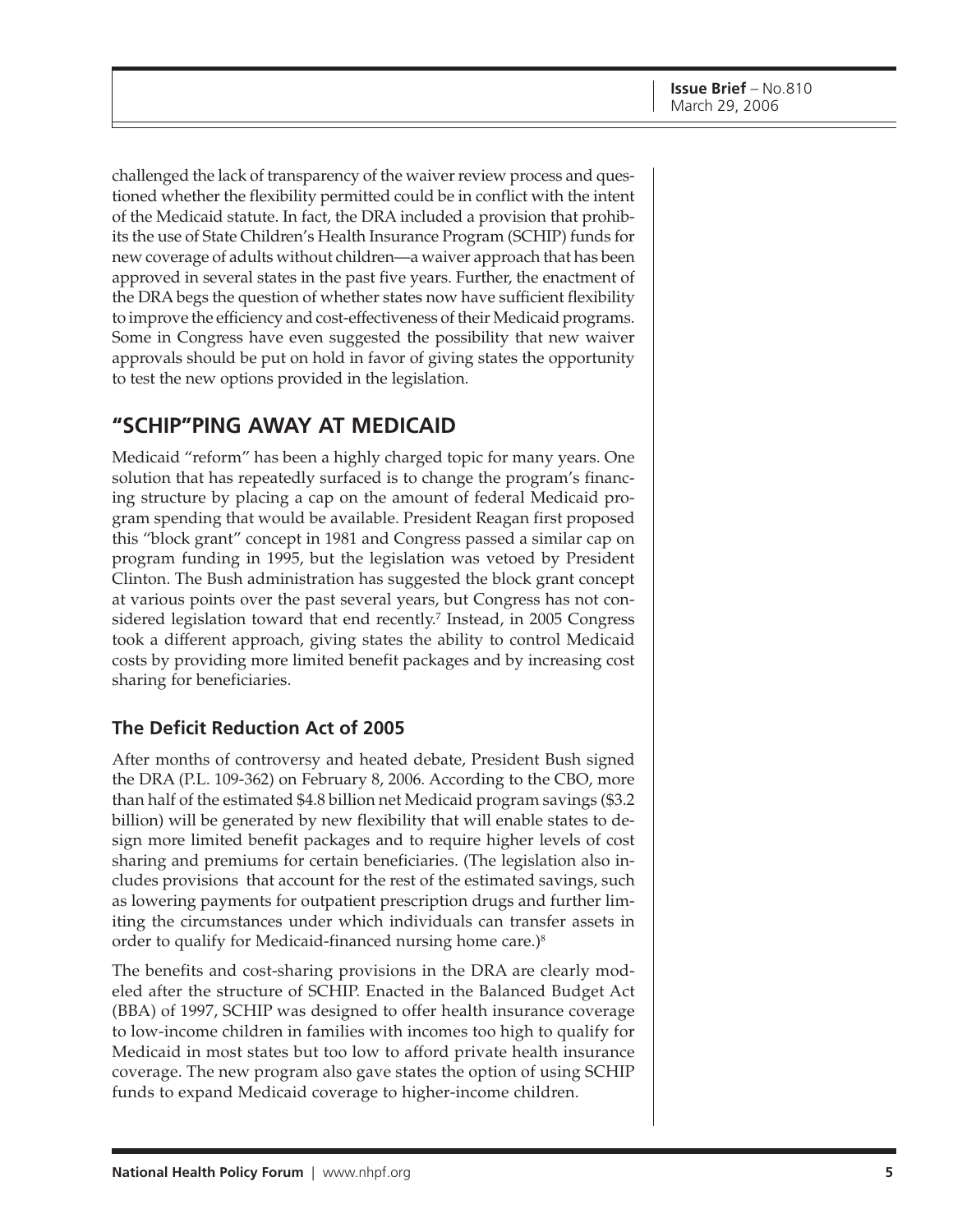The enactment of SCHIP was, in some ways, a response to ongoing dissatisfaction with certain aspects of the Medicaid program. In order to achieve passage, the SCHIP legislation included, among other things, new flexibility for states to provide alternate benefit packages and to impose additional cost sharing on beneficiaries. These variations from the Medicaid standards acknowledged, in part, the higher incomes of the families that would be targeted by the new program—those with incomes up to 200 percent of the federal poverty level (FPL), which amounts to \$33,200 for a family of three in 2006. However, the changes were also an attempt to make the new SCHIP program appear more like a commercial insurance product and less like a "welfare" program, a connotation that had deterred Medicaid enrollment and program credibility in some states.

SCHIP has been considered a successful program, credited with significantly expanding access to children's coverage through both Medicaid and SCHIP. States have been credited with designing comprehensive benefit packages and provider participation has been more enthusiastic, in part as a result of better payment rates than Medicaid generally offers. Enrollees report high satis-

**Research has indicated that, as a result of SCHIP, more children have a usual source of care and have access to a comprehensive set of benefits that meet their medical needs.**

faction with their coverage, and research has indicated that more children have a usual source of care and have access to a comprehensive set of benefits that meet their medical needs.9 To date, 33 states are operating Medicaid expansion SCHIP programs (using the Medicaid benefit package) and fewer than half of the states with separate SCHIP programs have used the benefits flexibility to design coverage packages that are less comprehensive than those provided under Medicaid.10

However, what seems like a logical conclusion—to apply the elements of this successful program to Medicaid—could have significant health consequences for beneficiaries. Medicaid was designed as a safety net for low-income individuals and those with acute and long-term health needs, not as a risk insurer. In fact, it has been noted that the hallmark of Medicaid is coverage of populations, services, and benefits that lie well outside of actuarial coverage norms.11 The financial and health status of the Medicaid population does not mirror those of the SCHIP and commercial populations. SCHIP generally serves healthy children who are relatively inexpensive to insure. In contrast, children with disabilities and those who develop significant medical needs generally end up becoming eligible for Medicaid either as a disabled child (receiving Supplemental Security Income benefits) or through "spending down" to Medicaid eligibility.12 The low-income families that are served by Medicaid have higher rates of asthma, allergies, and other chronic illnesses, and the children are more likely to have developmental disabilities and delays.13 Consequently, analysts have raised concerns about the implications of the new flexibility that is provided by the DRA.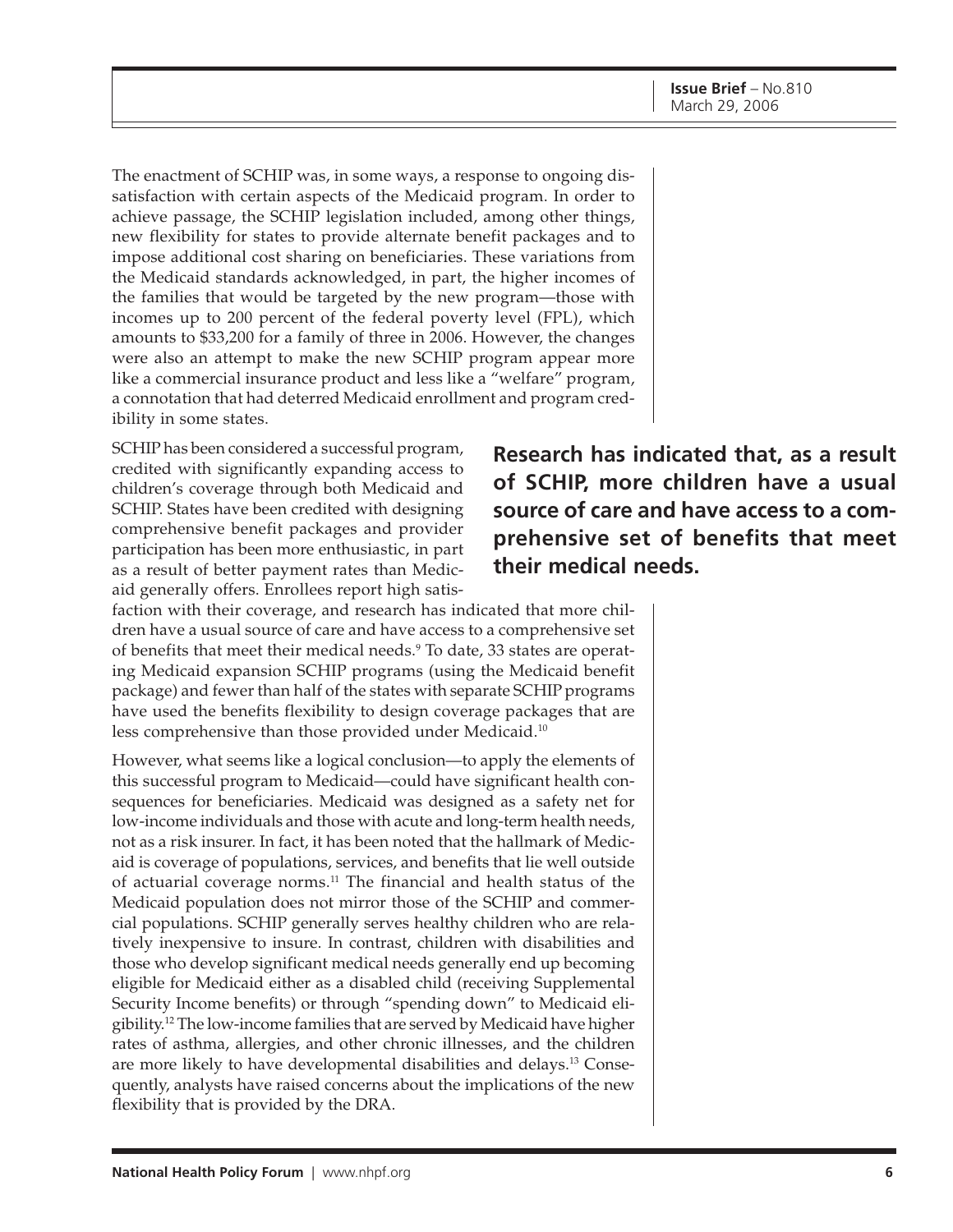### **"Benchmark" Benefits**

While states had a certain amount of flexibility to design benefit packages under the original Medicaid statute, the Deficit Reduction Act of 2005 permits states to further define the services that will be available to beneficiaries. Like SCHIP, states will now be able to design benefit packages (for certain populations) that differ from the standard Medicaid package. To use as a model in creating a new benefit design, states will have a set of "benchmark" benefit package options:

- The standard Blue Cross/Blue Shield plan offered under the Federal Employees Health Benefits Program
- The health benefit plan that is offered and generally available to state employees
- The health coverage package offered by the health maintenance organization with the largest commercial enrollment in the state
- Any coverage determined by the Secretary of HHS to be "appropriate" for the population

All state-designed benefit packages must include certain basic services, such as physician visits and hospital coverage, and must be at least "actuarially equivalent" to one of the benchmark options.<sup>14</sup> In addition, states will be permitted to provide Medicaid-financed wrap-around benefits to supplement other forms of health insurance, including employersponsored insurance.

To address concerns about how these new benefit options could adversely affect the most medically vulnerable beneficiaries, the statute prohibits states from offering reduced benefits to mandatory eligibility groups of pregnant women, certain low-income parents, individuals with disabilities, dual eligibles, and certain other aged and disabled individuals who are medically frail, need long-term care, and/or have special medical needs. In effect, the new benefit packages can only be offered to adults not covered by Temporary Assistance for Needy Families (TANF) and to nondisabled children. States will be permitted to enroll children in a benchmark benefit plan, but they are required to ensure coverage of all other Medicaid services (that is, those currently guaranteed through early, periodic, screening, diagnosis and treatment, or EPSDT, for children) in the form of wrap-around benefits. (See next page, "EPSDT: In or Out?")

States must also ensure that beneficiaries continue to have access to rural health clinic and federally qualified health center services. Finally, the benefit package options apply only to eligibility groups currently defined under the state's Medicaid plan, meaning the state cannot use the provision to design more limited benefit packages for new or modified eligibility groups. From the state perspective, because the benchmark options can be applied only to low-income adults and children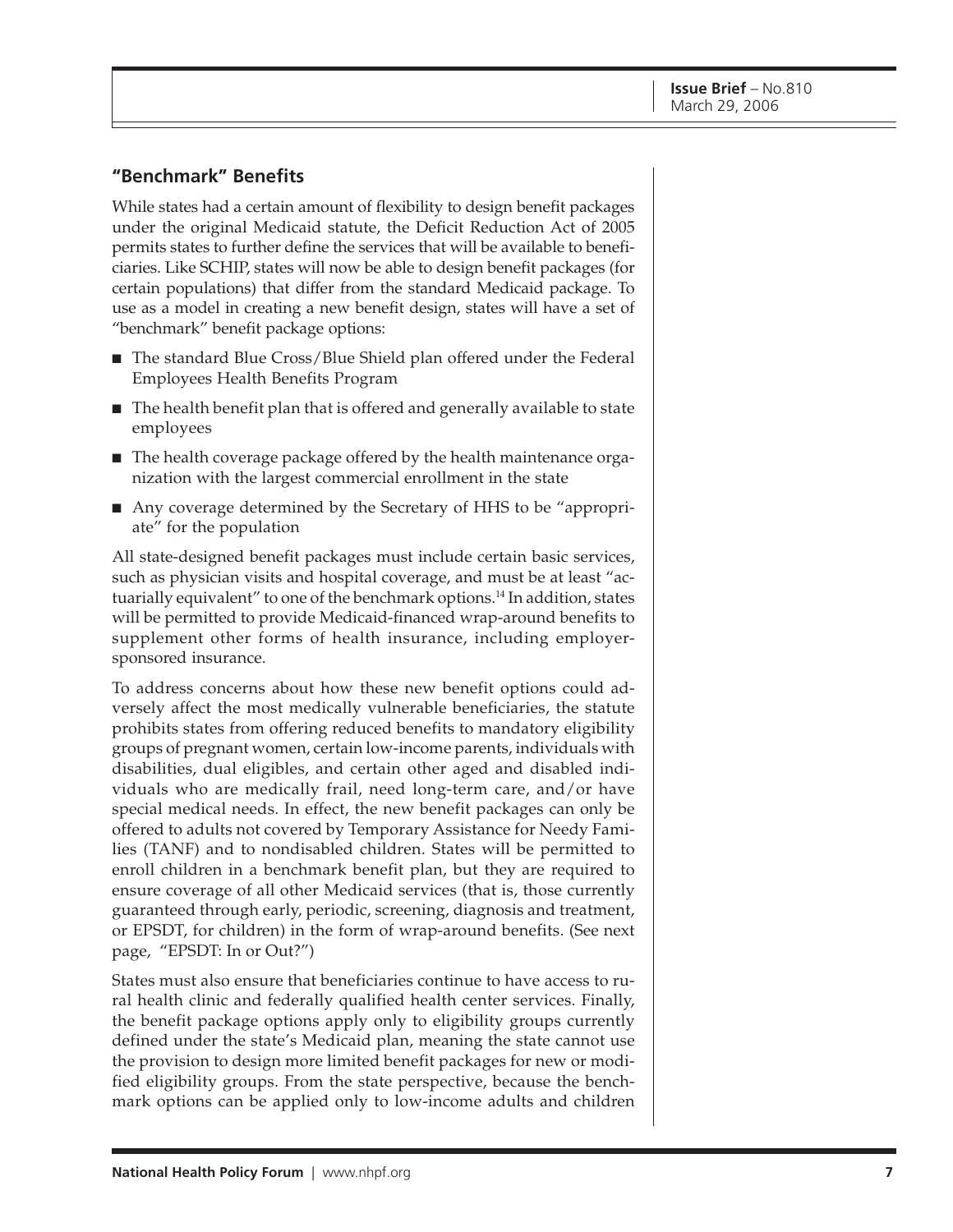#### **EPSDT: In or Out?**

One of the main points of contention and concern during the debate over the budget reconciliation bills was whether Congress was attempting to discontinue the Medicaid entitlement to early, periodic, screening, diagnosis and treatment (EPSDT) services for children. This fundamental element of the Medicaid program has been credited with ensuring comprehensive and generally uniform coverage for children in all states and is often used as a catch-all when questions are raised about what children's benefits must be covered. The legislation does not specifically note that the new benchmark options must include EPSDT in its current form. However, senior congressional committee staff and CMS officials have said informally that EPSDT will remain intact for children, and the DRA does include a provision that directs states to provide wrap-around coverage for any services that are not included in a benchmark benefit package. It remains to be seen whether access to these often critical services can be guaranteed for the 25 million children enrolled in Medicaid nationwide.

EPSDT has always been somewhat ambiguous in the real world, and this provision may further erode the continuum of primary and preventive care that is critical for optimal child development. Access to the range of EPSDT-required benefits has been tenuous at best. For example, a study by the GAO found that only 21 percent of children aged two through five had received the EPSDT-required dental screening visit in 2001.\* In addition, concerns have been raised regarding fragmented and delayed access to EPSDT benefits through managed care. The practical implications in states that expand their Medicaid markets to include new plans—plans without existing contractual relationships with the state—could be challenging. Ensuring the wrap-around benefits and continuity of care will be one of the many issues that need attention.†

- \* *Government Accountability Office,* Medicaid: Stronger Efforts Needed to Ensure Children's Access to Health Screening Services, *GAO-01-749, July 2001, 3–4; available at www.gao.gov/new.items/d01749.pdf.*
- † *Jocelyn Guyer, Cindy Mann, and Joan Alker, "The Deficit Reduction Act: A Review of Key Medicaid Provisions Affecting Children and Families," Center for Children and Families, Georgetown University Health Policy Institute, March 2006; available at http://jonesd.ihcrp.georgetown.edu/~jonesd3/ reconbrief013006.pdf*

and perhaps some groups of elderly individuals residing in the community, the opportunity for real program savings generated by the new flexibility is actually quite limited to relatively healthy (low-cost) populations. And because states have worked for many years to find ways to better meet the needs of these vulnerable populations, the philosophical desire to cut benefits may not materialize.

**Implications for Beneficiaries** — While the DRA contains protections for many of the most vulnerable Medicaid beneficiaries, some analysts have raised concerns about the overall negative effect the benefits provisions could have on access to care in an already fragile delivery system. The CBO estimates that the new benefits flexibility will reduce federal spending by \$1.3 billion over five years, primarily from reduced utilization of services, and further predicts that most of the reductions will be in the coverage for dental, vision, mental health, rehabilitation, and other therapies. Reductions in the amount, duration, and scope of services will also be permitted under the new law, resulting in further savings.15 Removing this requirement for "comparability" among Medicaid populations means that states will be able to place limits, for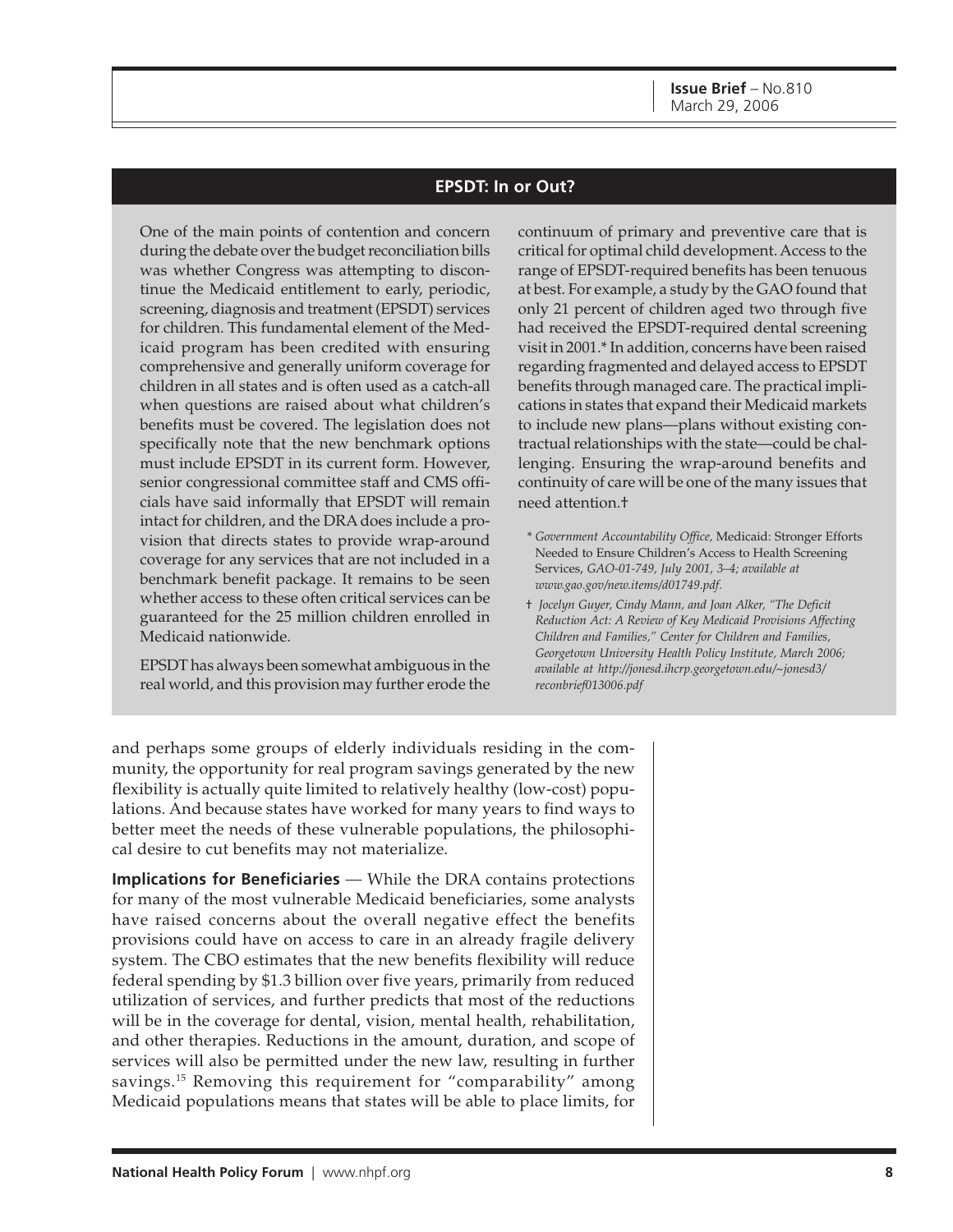example, on numbers of physician visits or the length of hospital stays and constrain what is covered within a particular benefit category.16 In addition, states will be able to provide certain benefits for certain populations.

Concerns have been raised that the benchmark benefits standards are missing a "bottom line" in that the statutory language is quite open-ended. For example, under the state employee plan option, states can choose to offer any plan that is generally available to state employees, with no more specific parameters. This could conceivably be a plan that provides extremely limited or only catastrophic coverage, or a plan in which only a few state employees are enrolled.17 In addition, the fourth option for "Secretary-approved coverage" leaves the determination of an acceptable benefit standard completely to the discretion of the Secretary, with no apparent checks, balances, or limitations.

Although the Blue Cross/Blue Shield option in the Federal Employees Health Benefits plan is widely available and generally considered to be comprehensive, there are limitations that differ from Medicaid benefits guarantees. For example, home health care is covered for two hours per day, 25 visits per year, when furnished by a nurse and under a doctor's orders, whereas Medicaid coverage of home health services is unlimited, subject to medical necessity. Therapy services are also more limited, with exclusions for maintenance, recreational, or educational therapies. In addition, all services billed by schools or by school staff members are excluded from coverage.18

Table 1 (next page) provides an illustration of the possible benefit package options that could be available in South Carolina and Kansas. While it is difficult to to select a state that can be considered "typical" or representative of other states, South Carolina and Kansas offer examples of two states that are not currently operating section 1115 waivers and, therefore, have not made significant changes to their Medicaid benefit packages or delivery systems to date. South Carolina provides a particularly interesting example because the state recently withdrew its section 1115 waiver proposal from consideration at CMS, citing plans to pursue the desired program changes through the flexibility provided by the DRA.

The real implications for the new benefits flexibility are not yet known. The CBO noted in its cost estimates that it expected that the alternative benefits packages developed by states would reduce per capita spending by about 30 percent for the affected populations. However, the CBO also expressed its uncertainty about the actual extent to which states will take steps to restrict benefits, saying that some states will likely pursue farreaching changes whereas others will not use the flexibility at all.<sup>19</sup> If the experience with SCHIP is any indication, it is likely that states may look to other channels for program savings. It is also possible that states might use the new flexibility to offer expanded benefits to certain populations. For example, states now have the ability to offer personal care services tailored for groups of individuals with disabilities.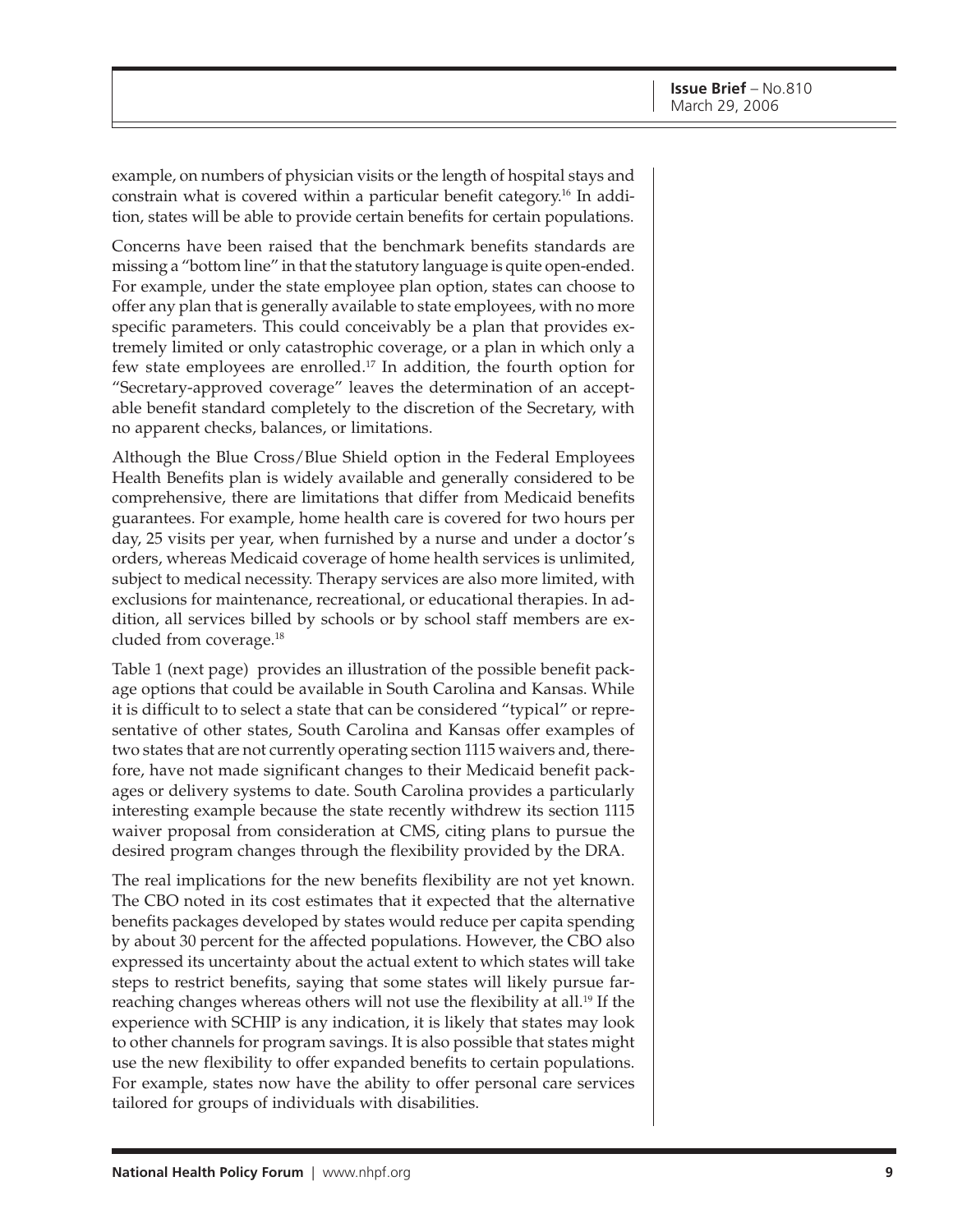**TABLE 1 Comparison of Selected Benefits for South Carolina and Kansas**

| South Carolina                                  |                                                                                                                   |                                                                                                                      |                                                                                                                            |  |  |
|-------------------------------------------------|-------------------------------------------------------------------------------------------------------------------|----------------------------------------------------------------------------------------------------------------------|----------------------------------------------------------------------------------------------------------------------------|--|--|
| <b>Benefit</b>                                  | Medicaid/SCHIP*                                                                                                   | <b>State Employee Health Plan</b><br>(State Health Plan)                                                             | <b>FEHBP Option</b><br>(BCBS PPO Standard Option)t                                                                         |  |  |
| <b>Dental</b>                                   | \$3 per visit. Limited to<br>trauma care and<br>emergency treatments.                                             | Not covered (exceptions<br>in certain circumstances).                                                                | Preventive care covered (2 visits/<br>year), no copay or deductible.<br>Sealants covered up to age 16.                     |  |  |
| <b>Vision</b>                                   | \$1 per visit refractive exams<br>only. Eyeglasses covered<br>for post-cataract surgery only.                     | Not covered.                                                                                                         | Coverage limited to accidental<br>injury or related to a specific<br>medical condition.                                    |  |  |
| <b>Mental Health/</b><br><b>Substance Abuse</b> | Fee-for-service coverage at<br>state-approved facilities.<br>Psychologist services not covered.                   | Covered as medically necessary.                                                                                      | \$20 copay per office visit; \$100<br>to \$500 per hospitalization.<br>Limited to 25 visits or treatment<br>sessions/year. |  |  |
| <b>Rehabiltation</b><br><b>Services</b>         | Physical therapy (PT),<br>occupational therapy (OT),<br>speech therapy not covered.                               | Covered only for short-<br>term needs; behavioral<br>therapies not covered.                                          | Subject to copays/deductibles. PT<br>limited to 50 visits/year; OT, speech<br>therapy limited to 25 visits/year.           |  |  |
| Kansas                                          |                                                                                                                   |                                                                                                                      |                                                                                                                            |  |  |
| <b>Benefit</b>                                  | Medicaid/SCHIP*                                                                                                   | <b>State Employee Health Plan</b><br>(Preferred Plus/Premier Blue Coventry)                                          | <b>FEHBP Option</b><br>(BCBS PPO Standard Option)t                                                                         |  |  |
| <b>Dental</b>                                   | \$3 per visit. Limited to<br>procedures associated with<br>medically necessary extractions.                       | Not covered. (State has a separate<br>contract with Delta Dental.)                                                   | Same as above.                                                                                                             |  |  |
| <b>Vision</b>                                   | 1 exam and 1 pair of glasses<br>every 4 years; exceptions for<br>certain medical conditions.                      | Covered; subject to copays and<br>deductibles.                                                                       | Same as above.                                                                                                             |  |  |
| <b>Mental Health/</b><br><b>Substance Abuse</b> | 4 hours of psychiatric testing<br>and evaluation every 2 years.<br>32 hours of psychotherapy<br>per year covered. | Inpatient limited to 60 days per<br>year; outpatient covered but<br>subject to increasing copays and<br>coinsurance. | Same as above.                                                                                                             |  |  |
| <b>Rehabiltation</b><br><b>Services</b>         | PT, OT, and speech therapy limited<br>to post-trauma/illness.<br>Rehabilitation potential required.               | Limited to medically necessary<br>services. Medical records must<br>show continued improvement<br>in condition.      | Same as above.                                                                                                             |  |  |

\* *South Carolina is operating a Medicaid expansion SCHIP program. Kansas elected to create a separate SCHIP program, but did not place limitations on the program's benefit package. The benefit limitations listed would not apply to children because they are covered under the early, periodic, screening, diagnosis, and treatment (EPSDT) benefit (subject to medical necessity).*

† *Includes a \$250 per person (\$500 per family) annual deductible.*

*Sources: Author's compilation of: benefit description plans from the South Carolina State Health Plan insurance benefits guide (www.eip.sc.gov/publications/ catman/insbeneguide/02shp.pdf) and the Kansas State Employee Health Plan benefits comparison chart for 2005 (http://da.state.ks.us/ps/documents/oecomp05.pdf); Kaiser Family Foundation state-by-state Medicaid benefits listing (www.kff.org/medicaid/benefits/index.jsp); Federal Employees Health Benefits Plan nationwide fee-for-service option, Blue Cross/Blue Shield Standard Option (www.opm.gov/insure/06/brochures/pdf/71-005.pdf); and the benefits design sections of the SCHIP FY2001 Report to Congress, Mathematica Policy Research, Inc. (www.cms.hhs.gov/NationalSCHIPPolicy/07\_EvaluationsAndReports.asp#TopOfPage).*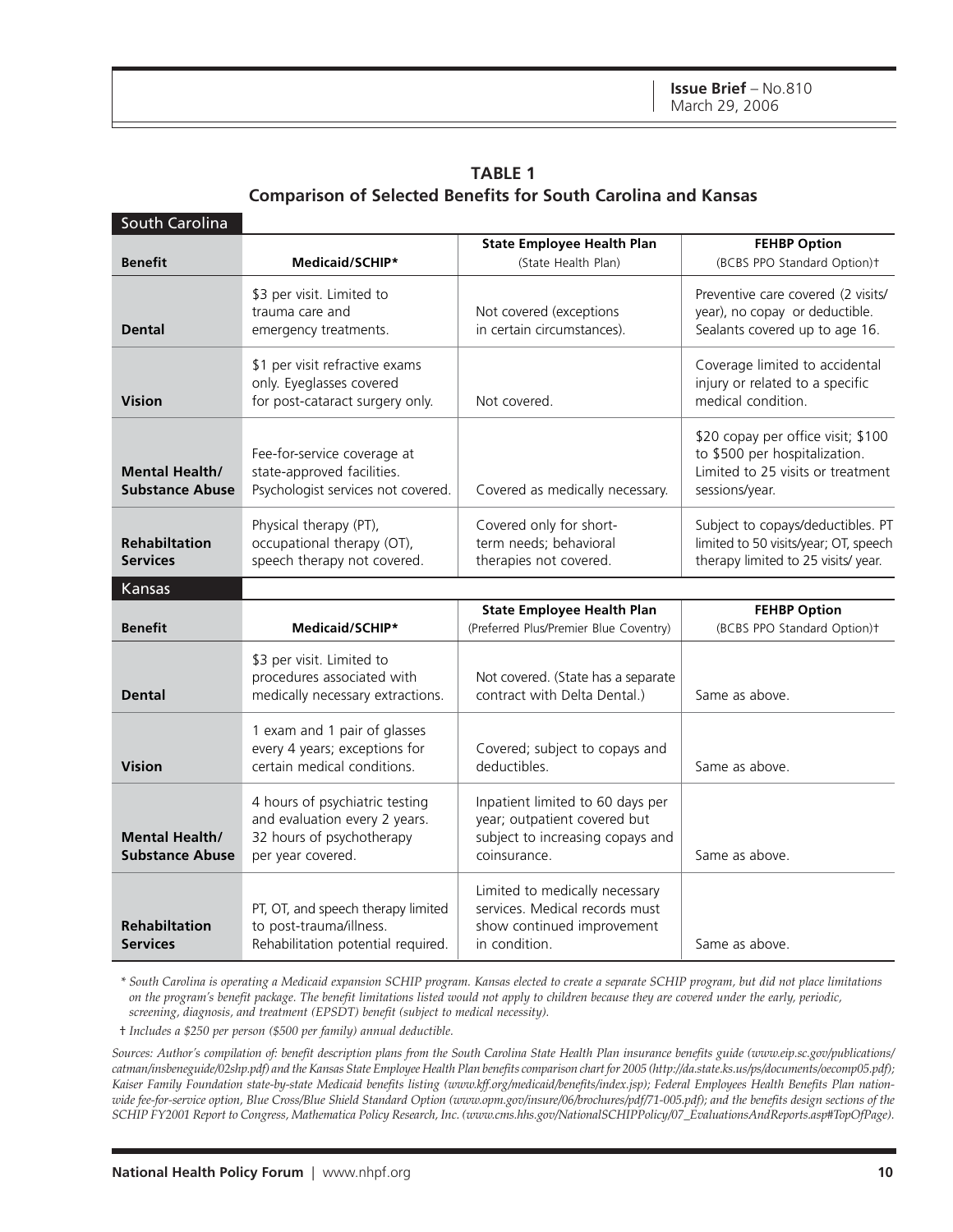#### **Cost-Sharing Increases**

The DRA also included provisions to provide states additional flexibility to require beneficiaries to make contributions toward the cost of Medicaid coverage. These provisions permit states to impose premiums and cost sharing on any group of enrollees within certain parameters:<sup>20</sup>

- "Nominal" copayment amounts may be increased according to medical inflation beginning in 2006 (current nominal amounts range from \$0.50 to \$3.00 per visit or prescription).
- Aggregate cost sharing and premiums for all family members combined may not exceed 5 percent of family income (applied on either a quarterly or monthly basis).
- The statute is silent regarding premiums for families with incomes below 100 percent of the FPL (\$16,600 for a family of three in 2006). However, the DRA explicitly prohibits premiums for families with incomes between 100 and 150 percent of the FPL. For individuals with incomes above 150 percent of the FPL (\$24,900 for a family of three in 2006), premiums may be imposed and there are no specific limitations on premium amounts as long as total spending remains within the 5 percent cap.
- For individuals with incomes between 100 and 150 percent of the FPL, states may require individuals to pay cost sharing at the point of service (coinsurance) that amounts to 10 percent of the cost of an item or service. For enrollees with incomes above 150 percent of the FPL, cost-sharing charges may total up to 20 percent of the cost of an item or service.
- States have the option to allow providers to deny care at the point of service if the individual cannot pay the required copayments (and states may require prepayment of premiums as a condition of Medicaid enrollment).

In addition, states will now be permitted to charge higher cost sharing for nonpreferred prescription drugs and for nonemergency use of the emergency room for all Medicaid populations.

The DRA includes exemptions from increased cost sharing for certain populations and services. Cost-sharing levels may not be increased beyond the nominal amounts for mandatory eligibility categories of children, pregnant women, and disabled and elderly individuals living in institutions. In addition, cost sharing will not be permitted for preventive services for children, for prenatal care and other pregnancy-related services, and for services exempted under current law, including emergency room visits, family planning services, and hospice care.

**Issues and Concerns: Difficult Choices for New "Consumers" —** Many of the individuals (including low-income parents, seniors, and individuals with disabilities) who will be subject to new cost-sharing charges have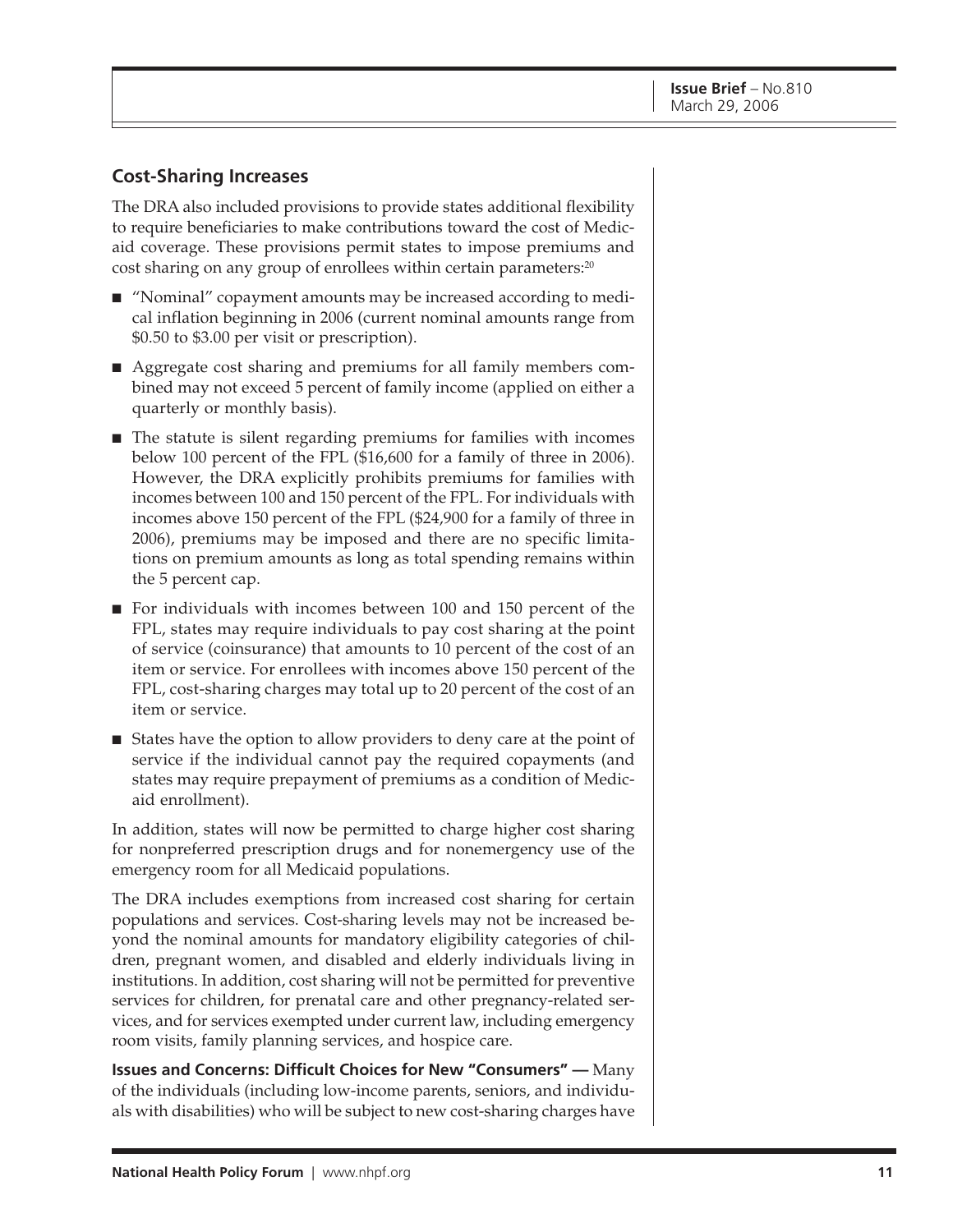incomes below the poverty line or just above it.<sup>21</sup> While analysts have long argued that cost-sharing amounts should be adjusted to reflect inflation (indeed, the nominal cost-sharing levels had not been increased since 1982), these provisions are more far-reaching than anything previously enacted, including the SCHIP program.

The CBO cost estimate associated with these provisions was based on an analysis of existing state cost-sharing policies and income and administrative data. The agency predicts that the cost-sharing increases will result in a \$1.9 billion reduction in Medicaid spending over five years. According to the CBO, savings will result from reduced utilization of services and decreased Medicaid enrollment in states that elect to impose premiums. Recent research on cost-sharing policies in SCHIP and Medicaid confirms that enrollment declines as premiums increase as a proportion of income. An Urban Institute analysis of state Medicaid waivers that include increased levels of cost sharing found that only 18 percent of individuals enroll in health coverage when premiums reach 5 percent of income.<sup>22</sup>

For example, in 2002 when Rhode Island began charging premiums (ranging from \$43 to \$58 per month) for families with incomes above 150 percent of the FPL, 20 percent of them were disenrolled after failing to pay their premiums during the following three months. A follow-up survey found that half of those families indicated they could not afford the premium and had become uninsured upon leaving Medicaid. When Oregon increased premiums for low-income adults in 2003, nearly 50,000 people (half of the group affected by the new premiums) were disenrolled; 67 percent of these individuals reported becoming uninsured. Finally, Maryland reported a 28 percent disenrollment rate when the state implemented SCHIP premiums of \$37 per month for children with family incomes between 185 and 200 percent of the FPL. The state legislature subsequently eliminated the premiums.<sup>23</sup>

Survey results from the state of Utah provide an interesting example of individuals' reactions to cost sharing. Nearly 75 percent of survey participants said that it "feels good to pay a little bit" but nearly 40 percent of respondents also said that the copayments caused serious financial difficulties for them. Focus groups conducted by the National Academy for State Health Policy similarly found that individuals were willing to contribute toward the cost of their health care, as long as the amounts were affordable to them.<sup>24</sup>

Finally, concerns have been raised that, as with SCHIP, there is no prescribed method for tracking copayments to ensure that the family does not exceed the 5 percent cap, and anecdotal experiences have shown that families often do not realize when they have reached their cap and therefore continue paying copayments at the point of service.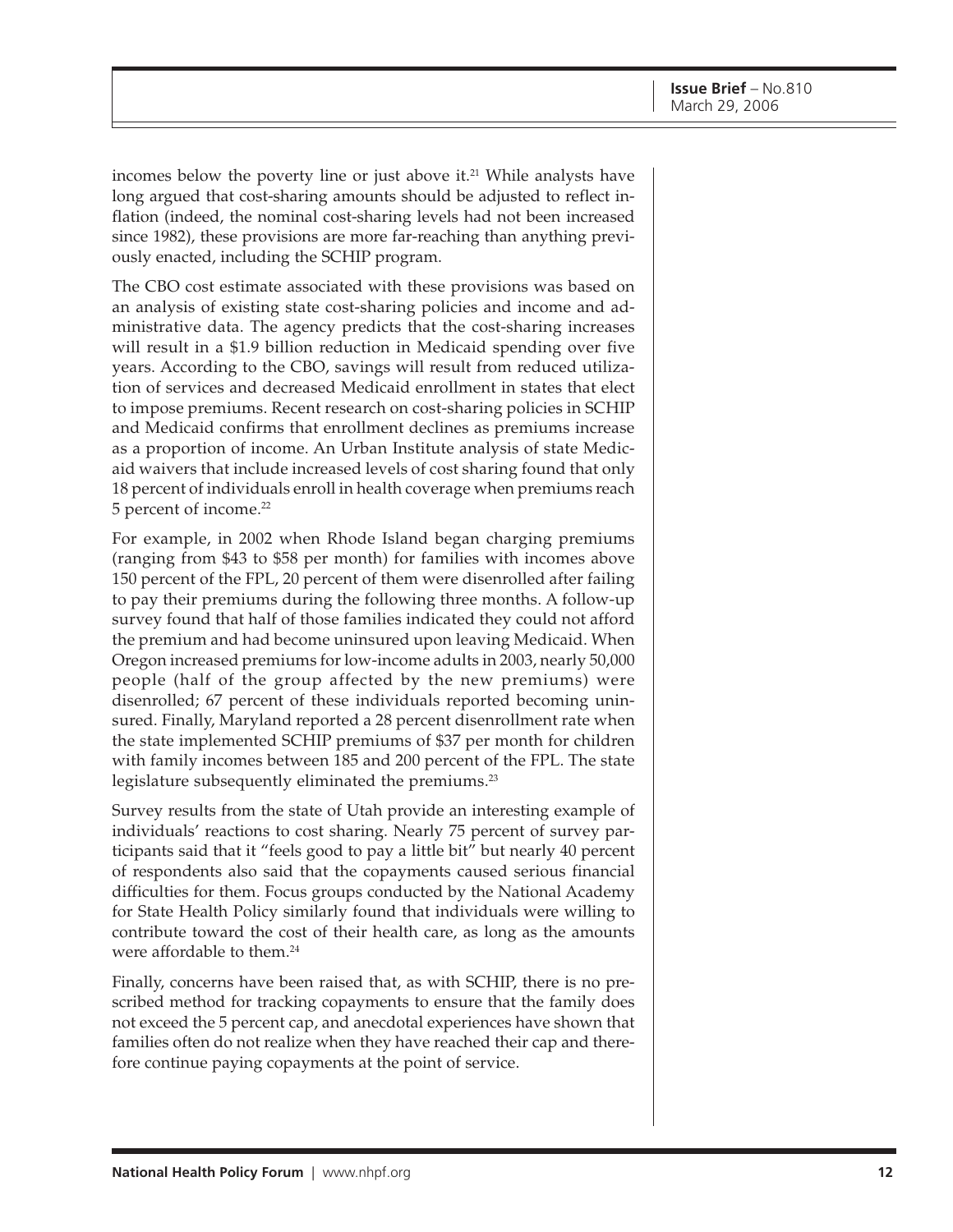### **Missing the Big Picture**

Although the changes to the structure of the Medicaid program are significant and could have far-reaching effects, they do not address the perennial issue of the program's main cost drivers. Long-term care services

and expenditures for the elderly and disabled will not be significantly limited through the legislation, due in part to the exceptions in the legislative language protecting the frailest populations. While the asset transfer limitations were expected to generate some program savings through delayed access to Medicaid-financed nursing home care, they are not likely to stem the demand for long-term care services as the nation's population ages and life expectancy increases. In fact, the DRA contains provisions that will actually increase Medicaid spending on the elderly and disabled. States will have new options for expanding the use of home and community-based services, facilitating the availability of consumer-directed care, and enabling families of disabled children to buy into Medicaid. The provisions are estimated to increase Medicaid spending by more than \$2.5 billion over five years.25 Finally, the DRA does not address the ongoing challenge of serving the population of dual eligibles. There is a need for improved administrative and care coordination between Medicare and Medicaid both at the federal and state

#### **The State Plan Amendment Process**

The DRA effectively expanded the list of program changes that can be made through the Medicaid "state plan amendment" process. Although this process is considerably less complicated than applying for and negotiating a section 1115 waiver, it does not give states carte blanche to change their Medicaid programs. When proposing to make "traditional" changes to Medicaid policies, states submit requests to amend the approved state Medicaid plan. State plan amendments (SPAs) are subject to review and approval (or disapproval) by CMS. The process consists of a 90-day review period at CMS, with the possibility of requests for additional information, which stop the 90-day "clock" until the state responds. If the state's response is not sufficient, CMS may make additional requests, stopping and resetting the review clock until the federal officials are satisfied that the SPA is consistent with the intent of the statute.

level. While the new option for enrolling dual eligibles in Medicare Advantage Special Needs Plans offers a potential for improvement, it is very early in the implementation process and too soon to be able to measure the effectiveness of these plans.

# **THE NEW WORLD OF WAIVERS, AGAIN?**

Section 1115 of the Social Security Act was designed to give the Secretary of Health and Human Services an opportunity to permit states to approve and test new approaches to the delivery and financing of health and social services programs. Originally designed as a "research and demonstration" authority, the purpose was to provide a testing ground for policies that might eventually be codified through legislation. The costsharing and benefit changes included in the DRA are not inconsistent with policies that have been approved by the current administration and tested by states through Medicaid section 1115 waiver demonstrations over the past several years. However, the changes in the DRA represent a significant departure from earlier statutory modifications; this is the first time since the creation of the Medicaid program in 1965 that Congress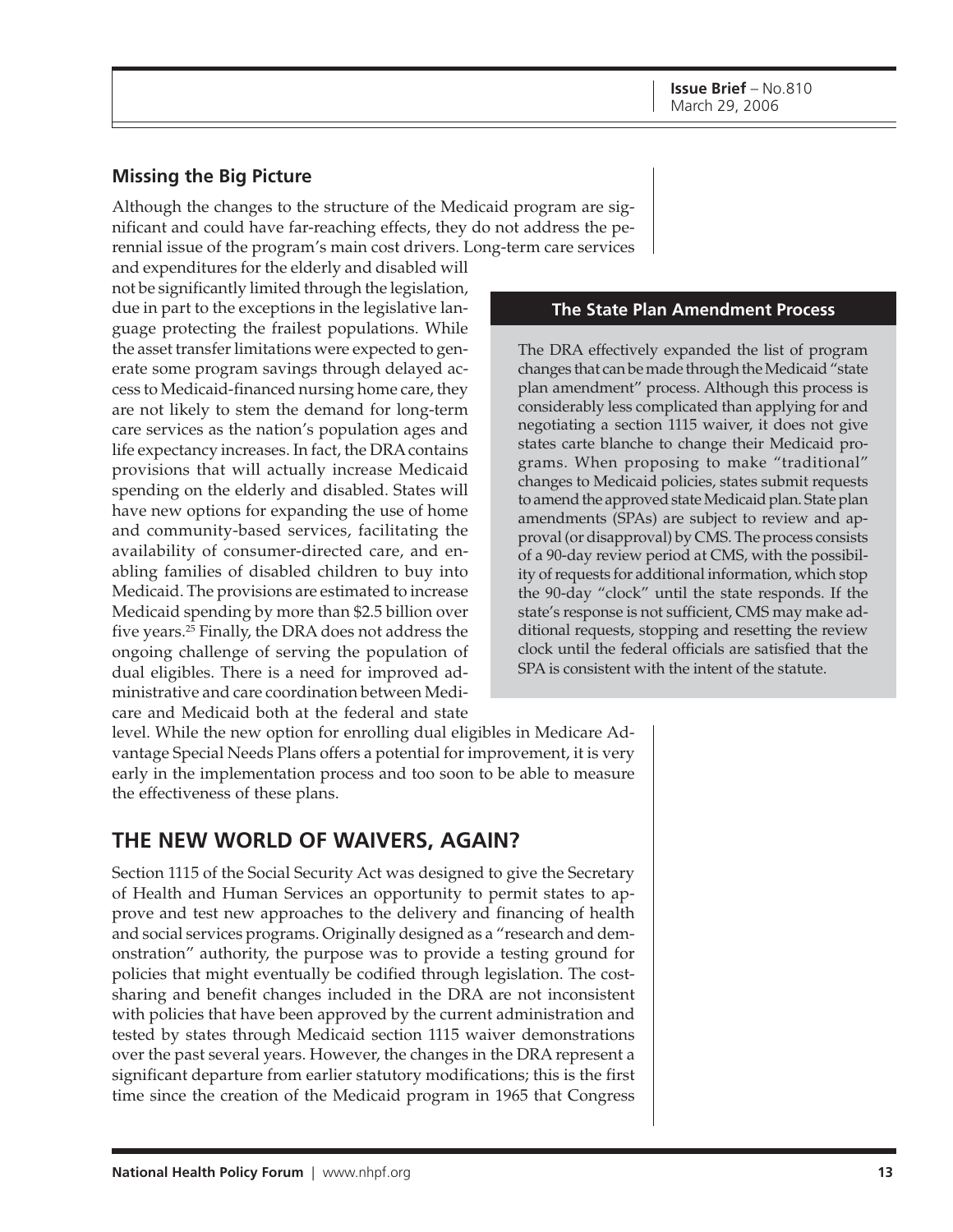has passed a major legislative package that is expected to explicitly reduce access to care for beneficiaries.

An example of state innovation first tested under waivers and ultimately translated into a new statutory Medicaid program option was in the Balanced Budget Act (BBA) of 1997. In this case, Congress took steps to make it easier for states to enact mandatory enrollment in Medicaid managed care plans. The BBA codified this approach, which had been tested as a source of savings throughout the late 1980s and early 1990s through section 1115 demonstrations and section 1915(b) ("freedom of choice of provider") waivers; managed care has since become the primary delivery system for low-income families enrolled in Medicaid. In fact, between 1991 and 1999, the proportion of all Medicaid beneficiaries enrolled in some form of managed care grew from about 10 percent to about 56 percent, generating significant and ongoing program savings.<sup>26</sup> As these savings were realized and the economic boom of the 1990s took hold, states used section 1115 demonstrations to implement Medicaid coverage expansions that—in states like Minnesota, Rhode Island, Oregon, Tennessee, and Massachusetts—translated into single-digit rates of uninsurance.

More recently, waivers have provided the opportunity for CMS and states to renegotiate and refinance the Medicaid payment structure. For example, four of the six most recent section 1115 waiver approvals have focused primarily on restructuring states' hospital financing systems in exchange for a phase-out of states' use of

**In light of the constitutional requirement to balance budgets each year, states have reason to search for mechanisms that "maximize" federal Medicaid funding.**

"creative financing strategies." Beginning in the 1990s, states, sometimes with federal encouragement, identified several new ways to leverage federal Medicaid matching funds without increasing state outlays. In light of the constitutional requirement to balance budgets each year, states have reason to search for mechanisms that "maximize" federal Medicaid funding, at times, beyond what is appropriate. The nature of the federal-state Medicaid matching structure both hinders and helps these efforts. The statute is relatively vague in some areas, particularly around permissible sources of the state share of matching funds. In addition, the entitlement nature of the program means that there is no statutory cap on the amount of federal funds that can be made available, as long as the state puts up its share of matching dollars.

States have developed a variety of creative strategies—imposing taxes on providers, overpaying public hospitals and nursing facilities (the upper payment limit, or UPL, strategy), and using a circular system of intergovernmental transfers (IGTs)—to generate the nonfederal share of Medicaid matching funds. In some cases, states have been able to find ways to avoid using state general funds altogether, a practice known as "recycling."27 This practice increases the "effective federal Medicaid matching rate" to a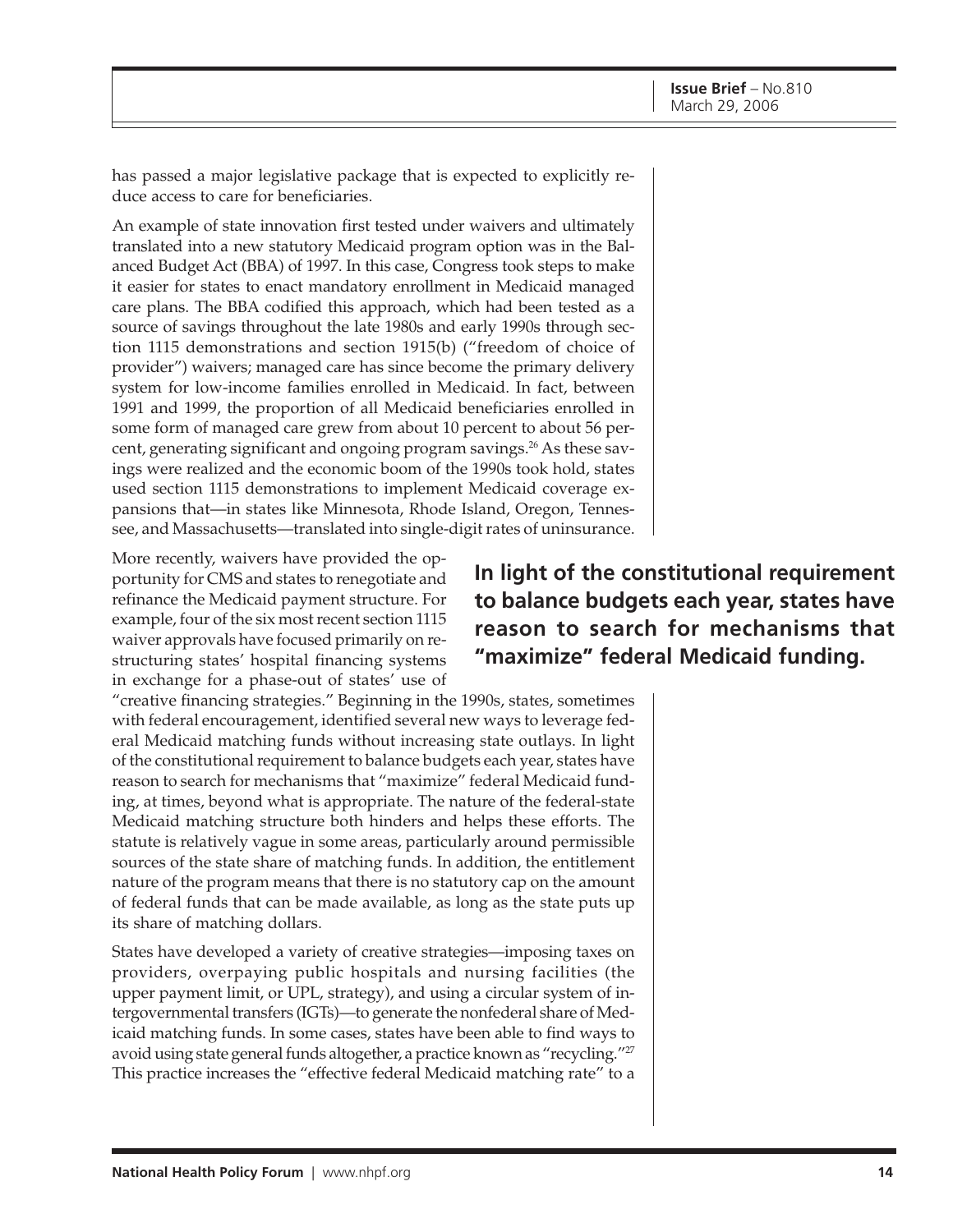higher level than is provided for in the statute. For example, if a state Medicaid agency makes a Medicaid payment to a county hospital and then requires the county hospital to return some or all of the payment to the state Medicaid agency through an IGT to be used as the source of the nonfederal (state) share of matching funds, this would be considered recycling of funds (see illustration, "Intergovernmental Transfers and 'Recycling'"). The practice of transferring money between state agencies is not illegal,

Matches amount reportedly spent by State Medicaid Agency **Federal Government (CMS) \$75 \$150 \$75** Keeps \$100 to cover service costs Gives \$50 "refund" to state **County-Owned Health Facility** Reports to CMS the state's share of Medicaid expenditures **State Medicaid Agency \$50**

**Intergovernmental Transfers and "Recycling"**

In this example of a state with a 50-50 matching arrangement, the use of an IGT effectively increases the federal match to 75 percent.

and states' claiming practices were known to CMS. However, over the years these financing strategies have disturbed the balance of the Medicaid financing structure and taken a toll on the federal bank account.

In 1999 the Health Care Financing Administration (now CMS) took stock of the existing Medicaid regulations and began to reconsider what financing practices were actually appropriate and in keeping with the intent of the statute. It was determined that the practice of manipulating

UPLs and IGTs to generate matching funds should be phased out over time (these practices have generated such a large amount of revenue for states that to cut them off would have threatened to bankrupt the safety net system). In the Benefits Improvement and Protection Act of 2000, Congress did try to limit states' ability to claim excessive amounts of federal matching funds through UPL- and IGT-related schemes; however, as is the nature of state-federal relations, some states got better deals than others and the practices continue.

The Bush administration has continued the phase-out policy, but has taken a slightly different approach in the past five years. CMS has begun requiring that states interested in pursuing Medicaid program changes through 1115 waivers include a phase-out of their questionable accounting practices.<sup>28</sup> In fact, the focus of many state waiver proposals has shifted to containing Medicaid costs, rather than expanding coverage. The majority of recent waiver approvals have focused primarily on refinancing, with program changes more subtly woven into the "special terms and conditions" of the waiver package.29 Few of the waiver proposals include

#### **BALANCE SHEET**

| <b>Federal Government</b>    | $-575 - 50 = -575$  |  |  |
|------------------------------|---------------------|--|--|
| <b>State Medicaid Agency</b> | $-575 + 550 = -525$ |  |  |
| <b>County-Owned Facility</b> | $$150 - $50 = $100$ |  |  |

*Expenditures are shown as negative values; gains are shown as positive values. Numbers are simplified for illustrative purposes.*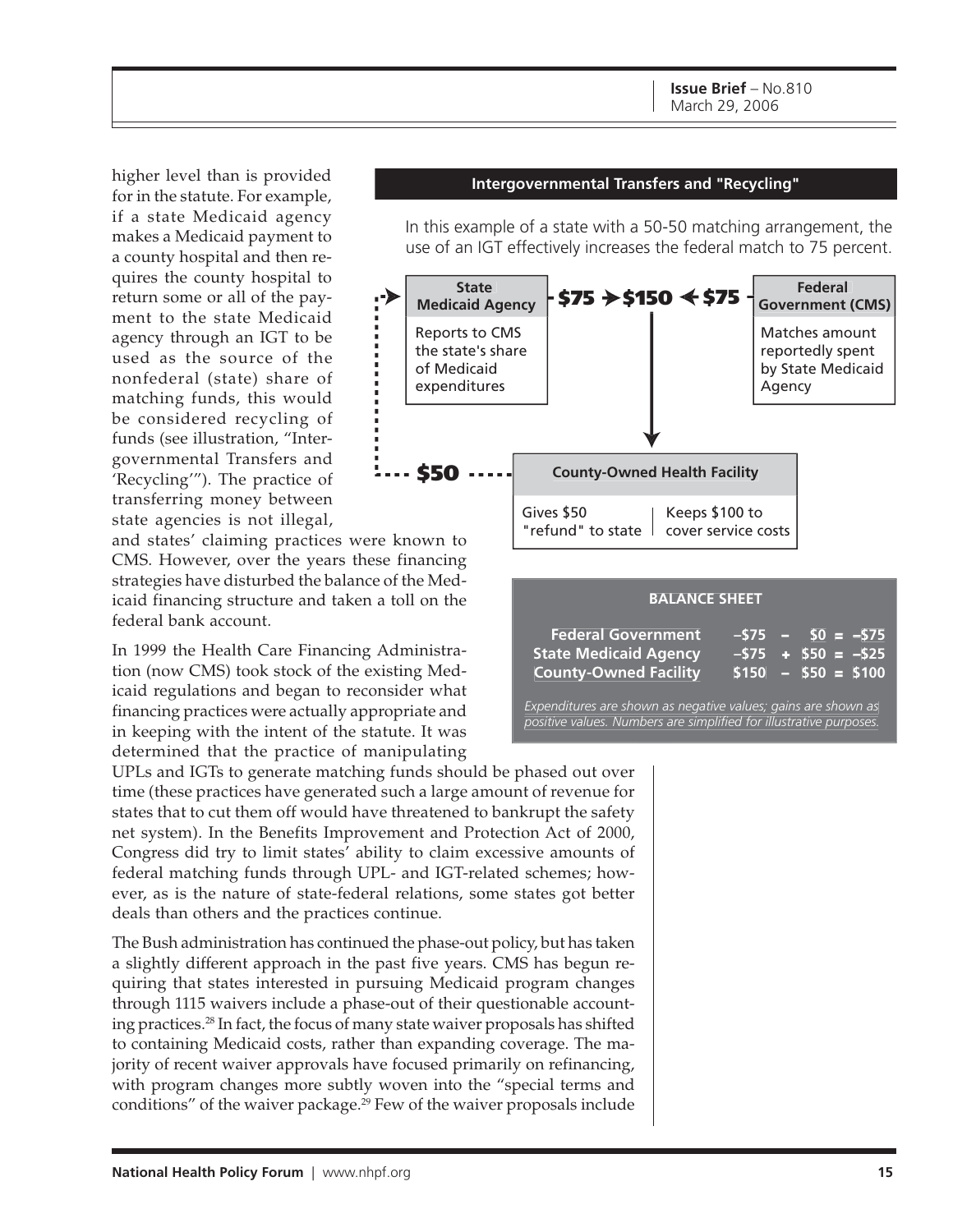#### **The Realities of Budget Neutrality**

Ensuring the budget neutrality of section 1115 waivers has often been the largest point of contention between CMS and the states. The concept is that federal spending over the life of the waiver must be no greater than federal spending would have been in absence of the waiver. However, in reality, the series of special assumptions that CMS uses in predicting what program spending would have been without the waiver make the likelihood of a state ever reaching or exceeding the budget neutrality caps very small. For example, states are typically given credit for eligibility expansions that could have been accomplished under the regular state plan (without a waiver) and can be "held harmless" for costs associated with caseload growth within the expansion populations. In addition, in some cases states are able to count unspent disproportionate share hospital funds toward meeting budget neutrality, even though these funds

are provided through a federal allotment.\* These factors, combined with the policy allowing budget neutrality to be calculated over the five-year period of the waiver rather than on an annual basis, have made the overall concept a little less daunting for states hoping to enact significant program expansions. †

- \* *Theresa Laper Sachs and Jenna Walls, "Uncharted Territory: Current Trends in Section 1115 Demonstrations," Health Management Associates, prepared for State Coverage Initiatives, Issue Brief, March 2006; available at www.statecoverage.net/pdf/ issuebrief306.pdf.*
- † *The Government Accountability Office has raised concerns about the budget neutrality process, noting that HHS' review of section 1115 waivers does not adequately ensure that all waivers are budget neutral. See GAO,* Medicaid and SCHIP: Recent HHS Approvals of Demonstration Waiver Projects Raise Concerns, *GAO-02-817, July 2002, 29–32; available at www.gao.gov/new.items/d02817.pdf.*

concepts that are now permitted under the DRA, so it seems unlikely that the new legislation has obviated states' perceived need for the flexibility provided through section 1115 waivers. The budget neutrality agreements in these newer waivers introduce some new financing concepts that will likely have far-reaching effects on state-federal and stateprovider relations alike.

#### **New Waiver Buzz Words: Certified Public Expenditures, Uncompensated Care Pools, and Milestones**

Several of the recently approved waivers enable states to receive guaranteed amounts of federal funds previously furnished to public hospitals through creative financing arrangements in exchange for certain forms of limited coverage expansions. These agreements enable states to be assured of continued receipt of federal funding levels in exchange for dedicating these funds toward newly permitted purposes. There are a few common elements worth noting that reflect CMS's new approach to waivers:

**Certified Public Expenditures (CPEs)** — As part of its requirement that states nearly eliminate the use of IGTs as a means of generating the nonfederal share of Medicaid matching funds, CMS has indicated that it will accept documentation of certified public expenditures as the source of the state match. CPEs are funds certified by counties, state university teaching hospitals, or other public entities within a state as having been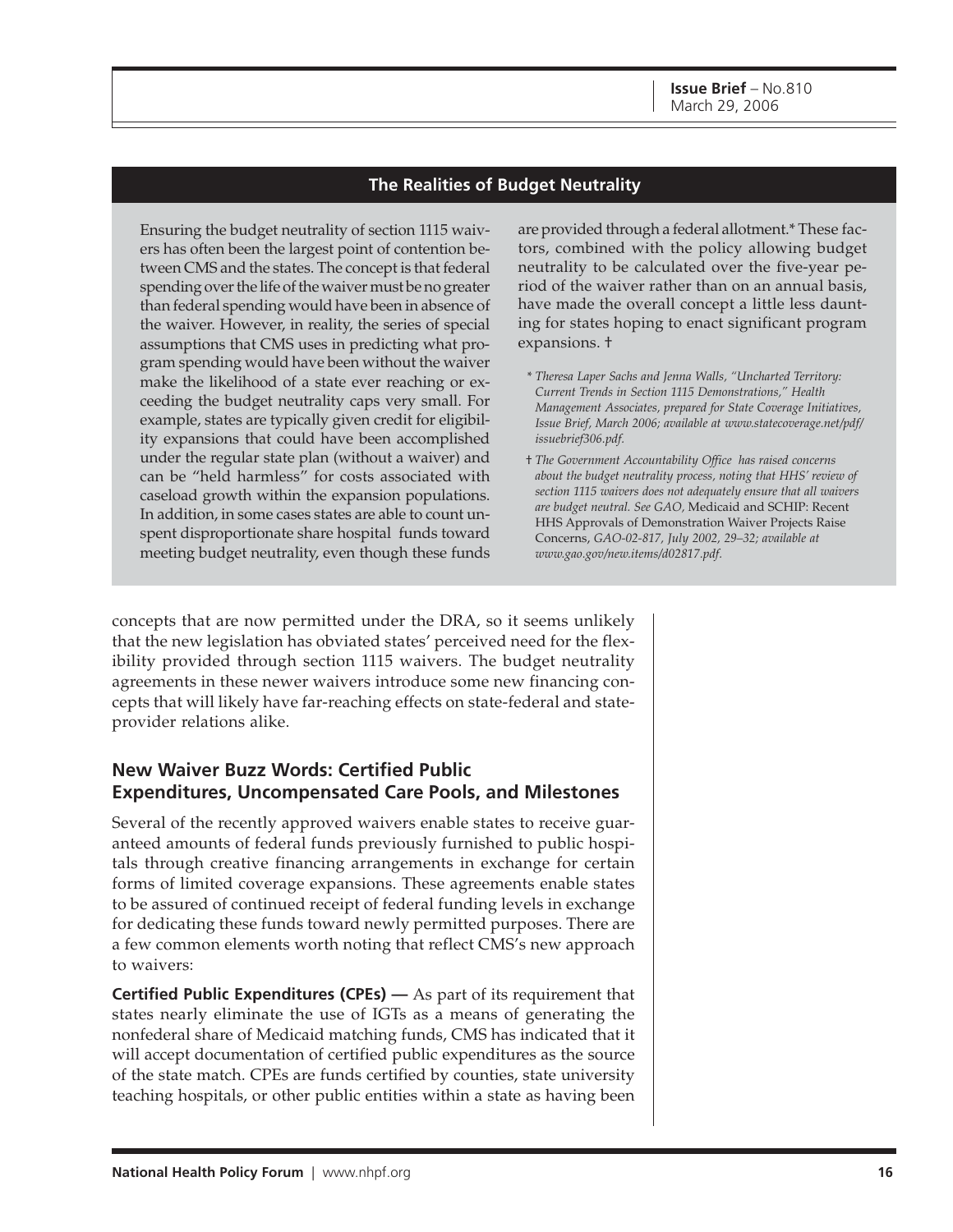spent on the provision of covered services to Medicaid beneficiaries and the uninsured. The use of CPEs is not limited to waivers and is not a new concept. CPEs are discussed in federal regulations as a permissible source of matching funds but have been overshadowed by other mechanisms in recent years. As an example of CPE documentation, a county could instead of actually transferring public funds to the state Medicaid agency (through an IGT)—certify that the hospital it operates has incurred specified costs for treating Medicaid patients. The state Medicaid agency can then use the amount of costs certified by the county hospital as the nonfederal share for purposes of claiming federal matching funds.30 This new system of documenting CPEs in order to qualify for federal Medicaid reimbursement is an indication of CMS's policy that all future Medicaid expenditures will be subject to more rigorous federal review and approval.

**Uncompensated Care Pools —** The second common element of the group of recently approved financing waivers is the creation of a dedicated fund to be used for improving and expanding care for the uninsured. These pools appear to be in exchange for the phase-out of UPLs and IGTs as financing mechanisms, recognizing the vulnerability of state-provider relations and the need to continue support for the public hospital system. These new financing provisions allow states to shift resources currently funneled through hospitals (through the disproportionate share hospital allotments) to provide free care to individuals or develop programs aimed at reducing the number of uninsured. The recent waivers all include such pools, albeit with different names and in different amounts.

- California's Safety Net Care Pool (SNCP) makes \$766 million in federal funds available in each year of the waiver, subject to demonstrating legitimate sources of the state match. However, \$180 million of the SNCP is subject to the state's meeting certain milestones related to transitioning elderly and disabled beneficiaries into Medicaid managed care. Another portion is designated for use in developing initiatives to reach out to the uninsured.
- Similarly, Florida's Low-Income Pool reserves up to \$1 billion per year for safety net providers, but \$300 million of the total amount is contingent on meeting milestones related to evaluation and improvement of the state's health care delivery system and serving the uninsured.<sup>31</sup> (See "Florida and Beyond," next page.)
- Massachusetts' waiver renewal included an SNCP containing up to \$1.2 billion per year in federal funds. The SNCP funds are capped at the same amount for each year of the waiver, regardless of increases (or decreases) in the number of uninsured. In this case, 10 percent of the SCNP funds may be used to improve delivery of care to the uninsured in Massachusetts, and both the governor and the state legislature have aggressive proposals to provide universal coverage to all of the state's residents, presumably using the SNCP as a starting point.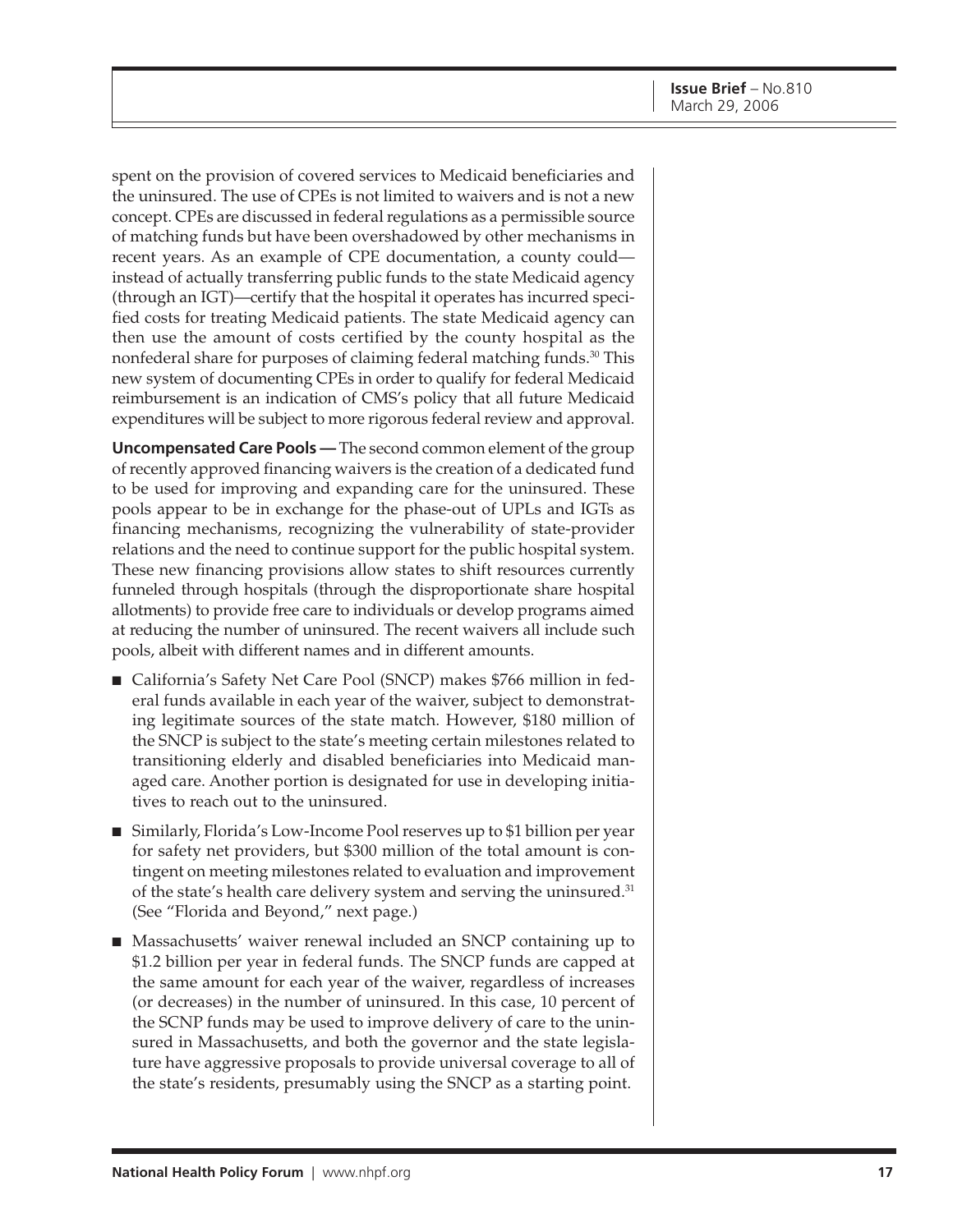■ The IowaCare pool redirects IGT and UPL funds that had previously gone to two of the state's public hospitals to a limited benefit and limited provider network expansion for adults aged 19 to 64. These individuals then receive services from the two expanded hospitalbased provider networks.

**Milestones —** In some but not all cases, CMS has made access to portions of the pooled funds contingent on the states' meeting certain programmatic milestones. If the milestones are not met or are delayed, states stand to lose access to large amounts of federal funds. These milestones reflect the administration's priorities, which are at times at odds with those of the state. For example, California's waiver approval includes a specific progression of steps leading the state to transition its elderly and disabled Medi-Cal beneficiaries into a managed care delivery system. Under the waiver agreement, \$360 million of federal SNCP funding in the first two years of the demonstration (\$180 million per year) is available to the state, assuming implementation of the mandatory managed care enrollment for the new populations beginning in January 2007.<sup>32</sup>

If legislation authorizing a transition to a mandatory managed care delivery system is not enacted by August 31, 2006, none of the \$180 million of the SNCP funds will be available to California in the first year. If there is no such legislation by August 31, 2007, none of the full \$360 million will be available to the state. The state legislature's opposition to the waiver agreement is so vehement that it appears willing to forego the funds in order to prevent the managed care transition.<sup>33</sup>

Florida's Low-Income Pool also has milestone requirements, although they are less specific than those in other states. The milestones for Florida are related to the evaluation and improvement of the health care delivery system, serving the uninsured, and adhering to various other time frames for the waiver's terms and conditions.<sup>34</sup>

#### **Florida and Beyond: Transforming Medicaid?**

A second category of recent waiver approvals has been the focus of a great deal of interest and controversy. In addition to modifying some of the questionable financing practices, this group of waivers seeks to fundamentally transform the way Medicaid services are delivered and financed. These new waivers are coming to be known as "mega-waivers" or super waivers, because of the magnitude of the changes that are being proposed.

Florida has received approval from CMS to pursue a "defined contribution" model of providing health care services. The state will pay premiums to managed care plans that are to be risk-adjusted based on assumptions about the health needs of specific individuals. Medicaid beneficiaries will be required to review the list of state-approved managed care plan options and determine which plan will best suit their health care needs.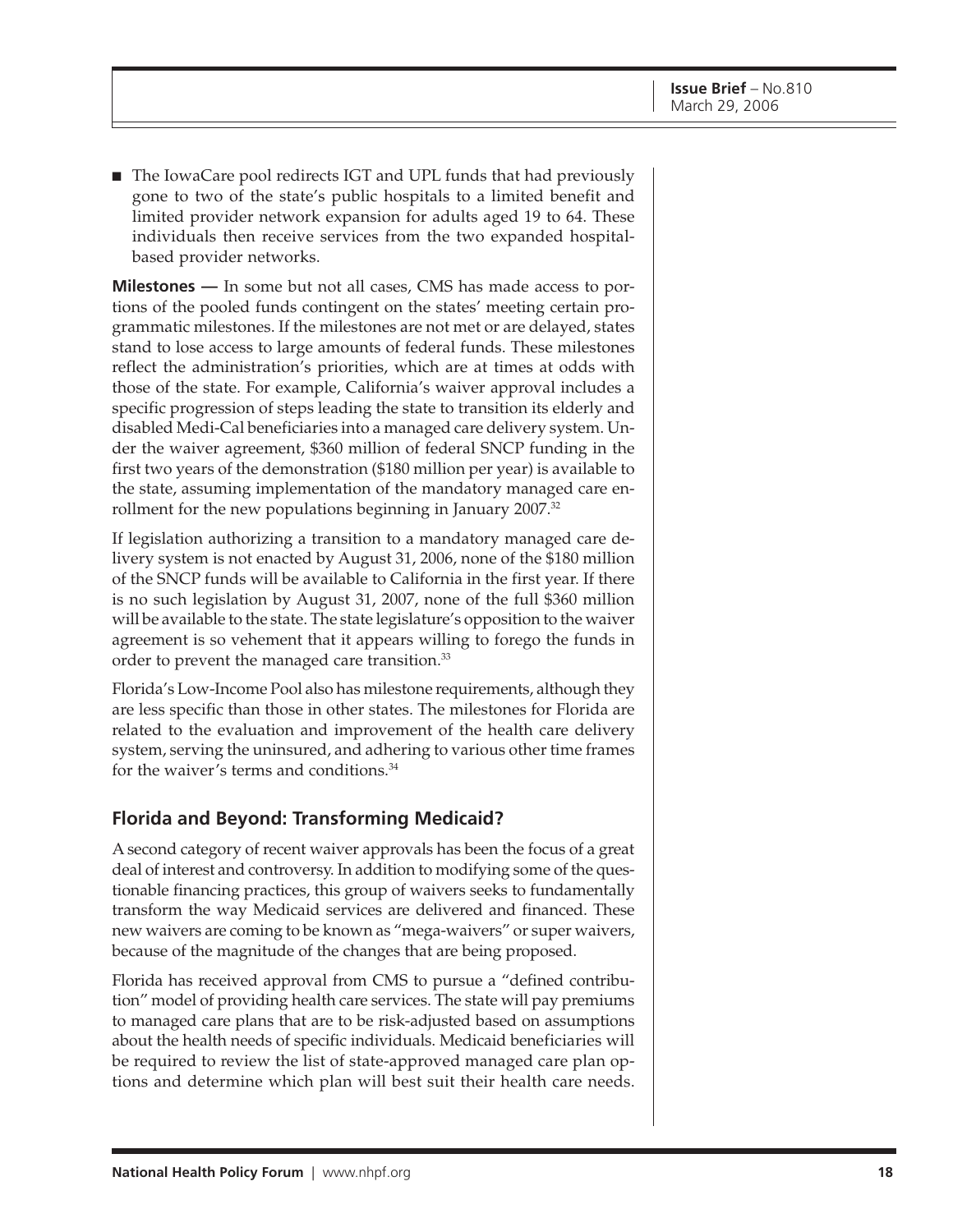The benefit plans will be required to include all mandatory Medicaid benefits and most optional benefits, but services can vary in amount, duration, and scope. Enrollees will be subject to the service limitations and cost-sharing requirements of the particular plan they choose. (The state has indicated that all medically necessary services for children and pregnant women will be guaranteed and that it will not raise associated cost-sharing requirements.) It is likely that there will be variation among the plan options for different eligibility groups, and plans may also vary by geographic areas. Beneficiaries will have the ability to opt out of the new Medicaid structure and use their risk-adjusted premium amount toward the purchase of employer-sponsored insurance (assuming it is

available). In this case, the state Medicaid agency will pay the employee share of the premium on behalf of the individual up to the determined premium amount.

The Florida demonstration will begin in 2006 as a two-county pilot program with mandatory participation for TANF-related eligibility groups (low-income parents and children) and for disabled persons eligible for Medicaid but

not Medicare. The pilot is expected to expand to three additional counties by 2007 and be implemented statewide within the five-year term of the waiver.<sup>35</sup> The first phase will begin in Broward (Ft. Lauderdale) and Duval (Jacksonville) counties and include approximately 220,000 individuals, about 9 percent of the state's Medicaid population.<sup>36</sup>

The Florida model has been hailed by the Bush administration as an unprecedented step toward introducing competition and consumer choice to improve quality of care in Medicaid.<sup>37</sup> The state has asserted that giving individuals the ability to decide how they receive care and to choose a health plan that reflects their individual health needs and preferences will make them better health care consumers. Incorporating free market strategies of choice and competition by encouraging private plans to compete for Medicaid enrollees is expected to stabilize and improve the program.<sup>38</sup> In addition, these new consumers will be more likely to use health care services appropriately. As a result, program savings might be generated through greater use of low-cost preventive services (to avoid more expensive care later) and through incentives for consumers to choose lower-cost options for equivalent care (such as choosing generic prescription drugs). Provider participation could also improve, given the expectation of higher payment rates that are more like those of "commercial" health insurance. In addition, as the states and health plans develop new benefit designs, new and different providers who were not previously part of the Medicaid delivery system may emerge.<sup>39</sup>

On the other hand, consumer groups across the country have raised concerns about the Florida waiver approval's major departure from the

**The Florida model has been hailed by the Bush administration as an unprecedented step toward introducing competition and consumer choice to improve quality of care in Medicaid.**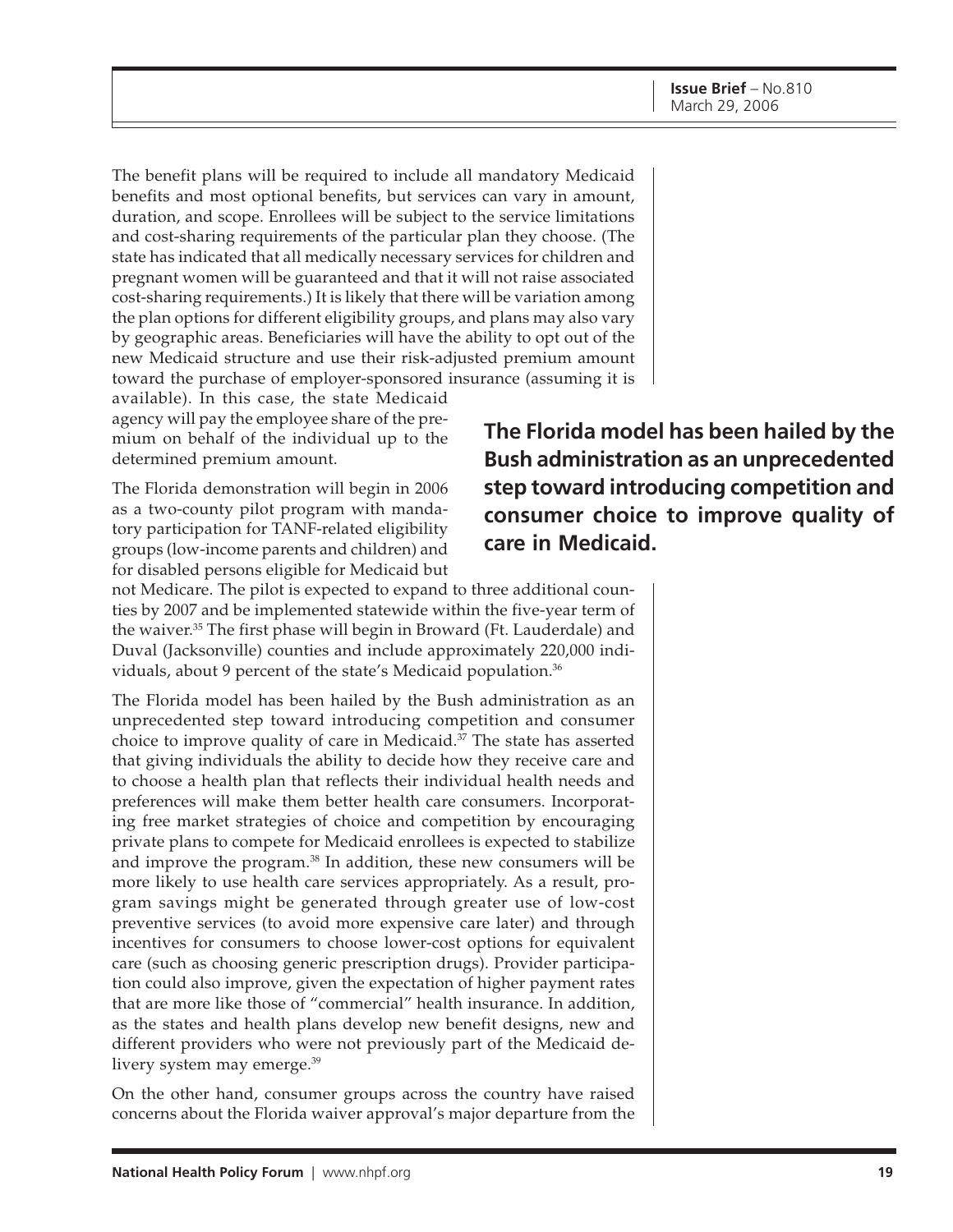**Issue Brief** – No.810 March 29, 2006

traditional Medicaid program's defined benefit structure. For example, the new structure includes an annual maximum benefit limit for adults (pregnant women and children are exempt). Although the state has not provided specifics about how it will define the benefit limits, it is possible, even likely, that beneficiaries could be made responsible for health care costs that exceed the limit. This is of particular concern because the disabled eligibility groups are more likely to have significant and high-cost health care needs. In addition, those beneficiaries that opt out of the Medicaid plans will be in the position of having to comparison shop among the employer-sponsored insurance plans available in the private market, within the constraints of their Medicaid risk-adjusted premium amounts. This raises the additional concern that beneficiaries cannot access services until they have selected a plan, which compels them to make a choice quickly. Although the state will have enrollment counselors on hand to help beneficia-

#### **Promoting Healthy Lifestyles**

One interesting element of Florida's waiver agreement is the "enhanced benefits" that will be made available to beneficiaries who demonstrate statedefined healthy behaviors. Individual Medicaid beneficiaries can earn credits for participating in preventive health activities (mammograms, colorectal screenings, childhood immunizations, vision and dental exams) and for keeping appointments. Earned credits may be used to purchase enhanced benefits that are not otherwise covered such as smoking cessation classes, contact lenses, and routine dental care for adults. The credit dollars can also be used for premium costs of private coverage if the individual loses Medicaid eligibility, as long as his or her income remains below 200 percent of the FPL. The state plans to finance these benefits with savings generated by the waiver and will receive federal matching payments for them.

ries choose among the various plans, navigating health plan options can be extremely complicated and confusing even in the best of circumstances.

# **THE CHANGING FACE OF MEDICAID**

The state budget crisis that began in 2000 was driven in part by rapidly escalating Medicaid costs. The increasing proportion of state budgets devoted to Medicaid has elevated the significance of health and human services agencies in state government. Consequently, the position of state Medicaid director has become a much more demanding and politically significant post. State Medicaid directors have often been career public servants who have risen through the ranks of state government, commonly through the state's budget office. These long-serving state officials have had a unique depth and breadth of knowledge and a personal understanding of the history of the Medicaid program in their states. Although the rate of turnover has been higher in some states than others, there has been a core group of individuals who have participated in and provided leadership for the program's evolution from a relatively small, welfare-related health support program to a major health insurance coverage vehicle that provides vital health care services for many facets of the population.

As the "baby boom" generation ages and retires, so does a generation of state Medicaid directors (SMDs). Today, at least 26 of 56 SMDs have been on the job for two years or less, and many have come from positions outside state government.<sup>40</sup> In many states, retiring public servants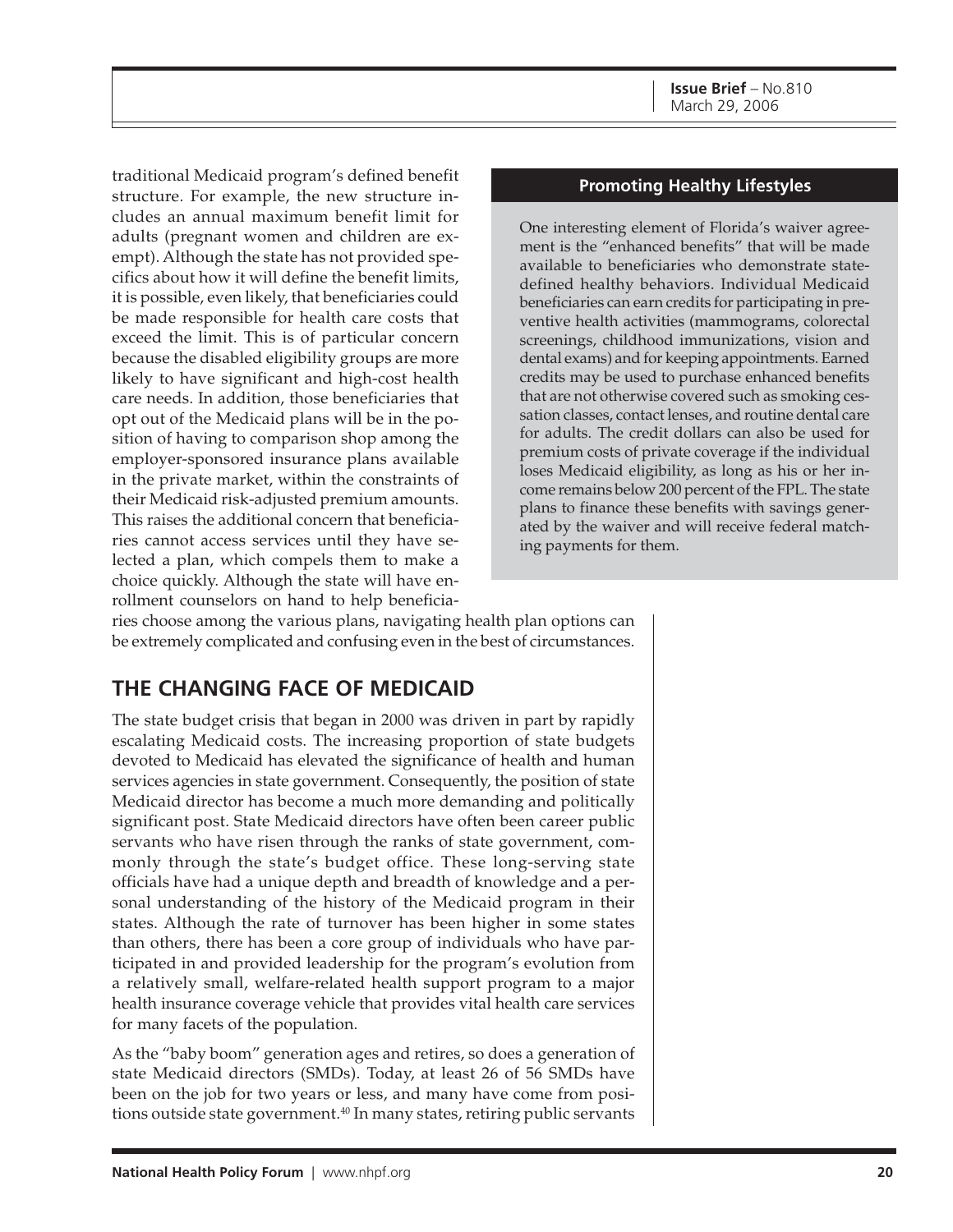are being replaced by politically appointed individuals chosen personally by the state's governor. This change reflects the Medicaid program's increased significance both as a state budget line item and as a critical part of the safety net. While certainly there is no reason to doubt that these 26 new state leaders are capable and committed to the goals of the Medicaid program, the loss of institutional memory and a more politicized environment have changed the landscape. Governors have to pay much more attention to their Medicaid programs today and therefore are more likely to want someone they know and trust in the job.

As in Washington, political tensions at the state level run high and divisions are wide. There are currently 18 states whose majority party in the legislature is different from the governor's.<sup>41</sup> And although state legislatures continue to have the final say (notwithstanding a veto) in drafting legislation and deciding what programs get cut or expanded, the governors' budget proposals are more likely to include philosophical reflections of his or her approach to health care and the role of publicly financed programs. Therefore, SMDs who serve at the pleasure of the governor are more sensitive to politics than they may have been in the past. And with 36 governors' races scheduled to take place in 2006, the political sands may continue to shift. Some have predicted that Democratic candidates will gain seats in Congress as well as in governors' mansions, which raises the potential for a Democratic majority of governorships for the first time since 1990.<sup>42</sup> This would also translate into a new dynamic on the national level and change the relationship between the National Governors Association and the administration.

# **LOOKING TO THE FUTURE**

As the Medicaid program continues to evolve and change, the coming years will likely be some of the most interesting and perhaps most challenging for CMS, states, providers, and beneficiaries alike. While there has been speculation about whether the need or desire for section 1115 waivers in Medicaid will continue in light of the DRA, it seems likely the two vehicles will need to continue on separate paths. This seems particularly probable because so many of the recently approved waivers have centered primarily on the state-federal financing relationship. Because the DRA does not address the larger Medciaid financing issues or the real cost drivers care for the chronically ill—states will continue to pursue negotiations with CMS to preserve federal funding levels as they phase out old financing mechanisms. Many challenges lie ahead in terms of reconciling program changes that states may want to pursue under the new legislation with financing structures that are being negotiated through waivers. The interplay between the two approaches to Medicaid innovation and sustainability is hard to predict, but many watchful eyes will be following the states on their journey down this yellow brick road, wondering whether the quest for answers will be successful.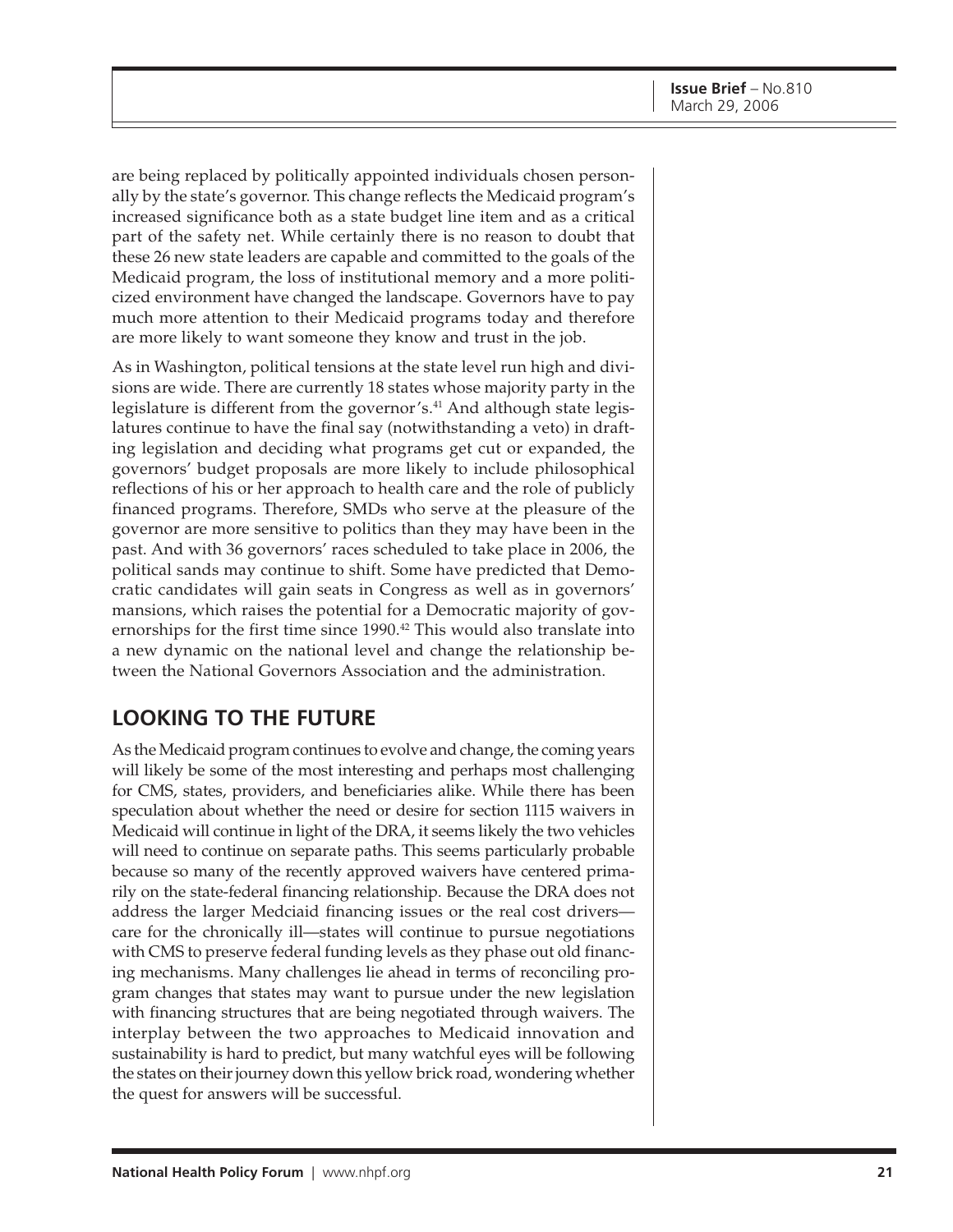## **ENDNOTES**

1. Andy Schneider, Jeanne Lambrew, and Yvette Shenouda, "Medicaid Cost-Containment: The Reality of High Cost Cases," Center for American Progress, June 2005, available at [www.americanprogress.org/atf/cf/{E9245FE4-9A2B-43C7-A521-5D6FF2E06E03}/](http://www.americanprogress.org/atf/cf/{E9245FE4-9A2B-43C7-A521-5D6FF2E06E03}/medicaid_cost_containment.pdf) medicaid\_cost\_containment.pdf; and Vernon Smith *et al.,* "Medicaid Budgets, Spending and Policy Initiatives in State Fiscal Years 2005 and 2006," Kaiser Commission on Medicaid and the Uninsured, October 2005, available at www.kff.org/medicaid/upload/Medicaid-[Budgets-Spending-and-Policy-Initiatives-in-State-Fiscal-Years-2005-and-2006-report.pdf.](http://www.kff.org/medicaid/upload/Medicaid-Budgets-Spending-and-Policy-Initiatives-in-State-Fiscal-Years-2005-and-2006-report.pdf)

2. Cindy Mann and Jeanne Lambrew, "The Role of Medicaid in the Context of a Restructured Health Care System," New America Foundation, Working Paper #5, February 2005; available at [www.newamerica.net/Download\\_Docs/pdfs/Doc\\_File\\_2206\\_1.pdf.](http://www.newamerica.net/Download_Docs/pdfs/Doc_File_2206_1.pdf)

3. Smith *et al.,* "Medicaid Budgets."

4. Congressional Budget Office (CBO), "Congressional Budget Office Cost Estimate for S.1932, the Deficit Reduction Act of 2005," January 27, 2006, 35–37; available at [www.cbo.gov/ftpdocs/70xx/doc7028/s1932conf.pdf.](http://www.cbo.gov/ftpdocs/70xx/doc7028/s1932conf.pdf) See also CBO, "Additional Information on CBO's Estimate for the Medicaid Provisions of the Conference Agreement for S. [1932, the Deficit Reduction Act of 2005," January 27, 2006; available at www.cbo.gov/](http://www.cbo.gov/ftpdocs/70xx/doc7030/s1932updat.pdf) ftpdocs/70xx/doc7030/s1932updat.pdf.

5**.** As a result, overall coverage gains through waivers in the past five years have been small, amounting to fewer than 300,000 people nationwide.

6. For more information, see General Accounting Office (GAO, now known as Government Accountability Office), *Medicaid and SCHIP: Recent HHS Approvals of Demonstration Waiver Projects Raise Concerns,* [GAO-02-817, July 2002, 29–32; available at www.gao.gov/](http://www.gao.gov/new.items/d02817.pdf) new.items/d02817.pdf.

7. The Bush administration has experimented with the concept of block grants through waivers. For example, several states agreed to accept global caps on their overall Medicaid programs in exchange for "Pharmacy+Plus" waivers that enabled states to provide Medicaid-financed prescription drug coverage to individuals not otherwise eligible for Medicaid benefits. CMS negotiated these caps as a means of limiting federal exposure. In addition, the more recently approved Vermont global access waiver appears to include a capped financing structure.

8. CBO, "Cost Estimate for S.1932," 35–37.

9. Karen VanLandeghem and Cindy Brach, "Does SCHIP Benefit All Low-Income Children?" CHIRI Issue Brief No. 4, AHRQ Pub. No. 05-0010, Agency for Healthcare Research [and Quality, Rockville, MD, November 2004; available at www.ahrq.gov/chiri/chiribrf4/](http://www.ahrq.gov/chiri/chiribrf4/chiribrf4.pdf) chiribrf4.pdf.

10. According to CMS's FY 2005 second quarter SCHIP enrollment report, 21 states have taken "combination" approaches to SCHIP, meaning they are operating both a Medicaid expansion and a separate SCHIP program simultaneously. For more information about [SCHIP programs, see the CMS Web site at www.cms.hhs.gov/NationalSCHIPPolicy/](http://www.cms.hhs.gov/NationalSCHIPPolicy/01_Overview.asp#TopOfPage) 01\_Overview.asp#TopOfPage.

11. Sara Rosenbaum, "Health Policy Report: Medicaid," *New England Journal of Medicine,* 346, no. 8 (February 21, 2002): 635–640.

12. All individuals who are eligible for Supplemental Security Income disability benefits are automatically eligible for Medicaid. The medically needy eligibility category encompasses individuals who incur such a high level of medical expenses that they are considered to have "spent down" enough of their income to enable them to qualify for Medicaid. However, medically needy is an optional eligibility category and 11 states do not offer it.

**Endnotes** / continued ➤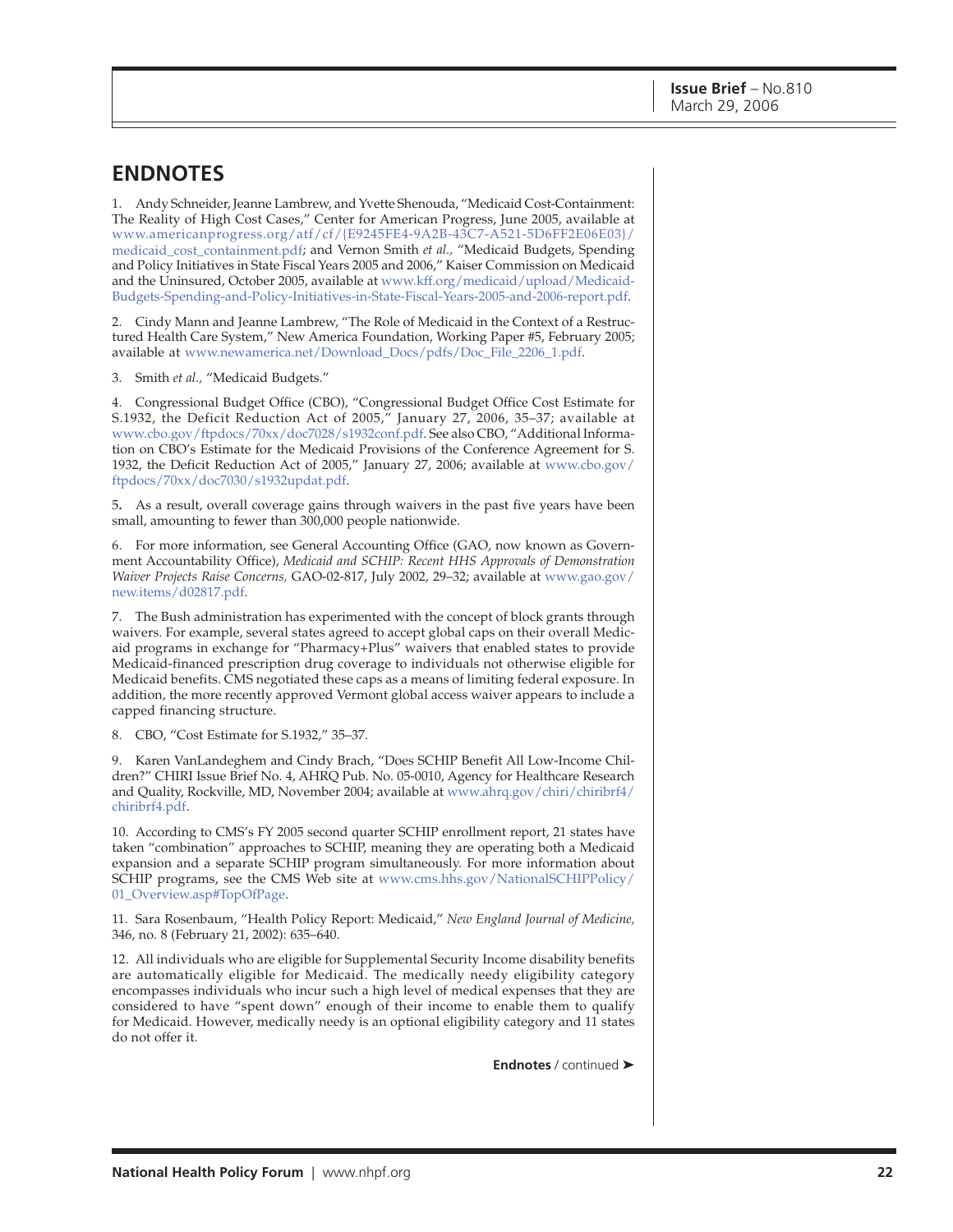#### **Endnotes** / continued

13. Anne Markus *et al.*, "From SCHIP Benefit Design to Individual Coverage Decisions," Policy Brief #6, George Washington University Center for Health Services Research and [Policy, 2002; available at www.gwumc.edu/sphhs/healthpolicy/chsrp/downloads/](http://www.gwumc.edu/sphhs/healthpolicy/chsrp/downloads/SCHIP_brief6.pdf) SCHIP\_brief6.pdf.

14. The legislation allows states to offer less than actuarially equivalent benefits for certain services, such as prescription drugs and mental health services.

15. CBO, "Additional Information" and CBO, "Cost Estimate for S.1932," 35–37.

16. The Medicaid statute as originally drafted provided that each service category that a state covers under its Medicaid program must be "sufficient in amount, duration, and scope to reasonably achieve its purpose." There is no precise federal definition for this concept beyond the statutory language.

17. Cindy Mann and Jocelyn Guyer, "House Budget Bill Would Eliminate All Current Federal Medicaid Benefit Standards for Six Million Children and Other Vulnerable People," Center for Children and Families, Georgetown University Health Policy Institute, November 17, 2005; available a[t http://ccf.georgetown.edu/pdfs/housebillr2.pdf.](http://ccf.georgetown.edu/pdfs/housebillr2.pdf)

[18. Blue Cross/Blue Shield, Service Benefit Plan, 2005; available at www.opm.gov/insure/](http://www.opm.gov/insure/05/brochures/pdf/71-005.pdf) 05/brochures/pdf/71-005.pdf.

19. CBO, "Additional Information," 4–5.

20. For more information, see Karen Tritz *et al.,* "Side-by-Side Comparison of Medicare, Medicaid, and SCHIP Provisions in the Deficit Reduction Act of 2005," Report for Con[gress, Congressional Research Service, January 30, 2006; available at www.opencrs.cdt.org/](http://www.opencrs.cdt.org/rpts/RL33251_20060130.pdf) rpts/RL33251\_20060130.pdf.

21. Jocelyn Guyer, Cindy Mann, and Joan Alker, "The Deficit Reduction Act: A Review of Key Medicaid Provisions Affecting Children and Families," Center for Children and Families, Georgetown University Health Policy Institute, March 2006; available at [http://jonesd.ihcrp.georgetown.edu/~jonesd3/reconbrief013006.pdf.](http://jonesd.ihcrp.georgetown.edu/~jonesd3/reconbrief013006.pdf)

22. Cindy Mann and Elizabeth Kenney, "Differences that Make a Difference: Comparing Medicaid and the State Children's Health Insurance Program Federal Benefit Standards," Issue Brief, Center for Children and Families, Georgetown University Health Policy Institute, October 2005; available a[t http://ccf.georgetown.edu/pdfs/differencesoct2005final.pdf.](http://ccf.georgetown.edu/pdfs/differencesoct2005final.pdf)

23. Samantha Artiga and Molly O'Malley, "Increasing Premiums and Cost Sharing in Medicaid and SCHIP: Recent State Experiences," Kaiser Commission on Medicaid and the [Uninsured, May 2005; available at www.kff.org/medicaid/upload/Increasing-Premiums](http://www.kff.org/medicaid/upload/Increasing-Premiums-and-Cost-Sharing-in-Medicaid-and-SCHIP-Recent-State-Experiences-Issue-Paper.pdf)and-Cost-Sharing-in-Medicaid-and-SCHIP-Recent-State-Experiences-Issue-Paper.pdf.

24. Michael Perry *et al.*, "What Parents Say: Why Eligible Children Lose SCHIP," Executive Summary, National Academy for State Health Policy, June 2001; available at [www.nashp.org/\\_docdisp\\_page.cfm?LID=2A789925-5310-11D6-BCF000A0CC558925.](http://www.nashp.org/_docdisp_page.cfm?LID=2A789925-5310-11D6-BCF000A0CC558925)

25. CBO, "Cost Estimate for S.1932," 40–44.

26. GAO, *Medicaid: Stronger Efforts Needed to Ensure Children's Access to Screening Services,* GAO-01-749, July 2001, 7; available at [www.gao.gov/new.items/d01749.pdf.](http://www.gao.gov/new.items/d01749.pdf)

27. For more information on Medicaid financing strategies see, Jennifer Ryan, "The Basics: Medicaid Financing," National Health Policy Forum, September 14, 2004; available at [www.nhpf.org/pdfs\\_basics/Basics\\_MedicaidFinancing.pdf.](http://www.nhpf.org/pdfs_basics/Basics_MedicaidFinancing.pdf)

28. These phase-outs are also being negotiated through the state plan amendment process and are the subject of an ongoing GAO study.

29. All section 1115 waivers are approved with a set of "special terms and conditions" that lay out the stipulations of CMS approval and provide the real details of the financing and programmatic structure. These documents are often lengthy and complicated and subject to a great deal of negotiation.

**Endnotes** / continued ➤